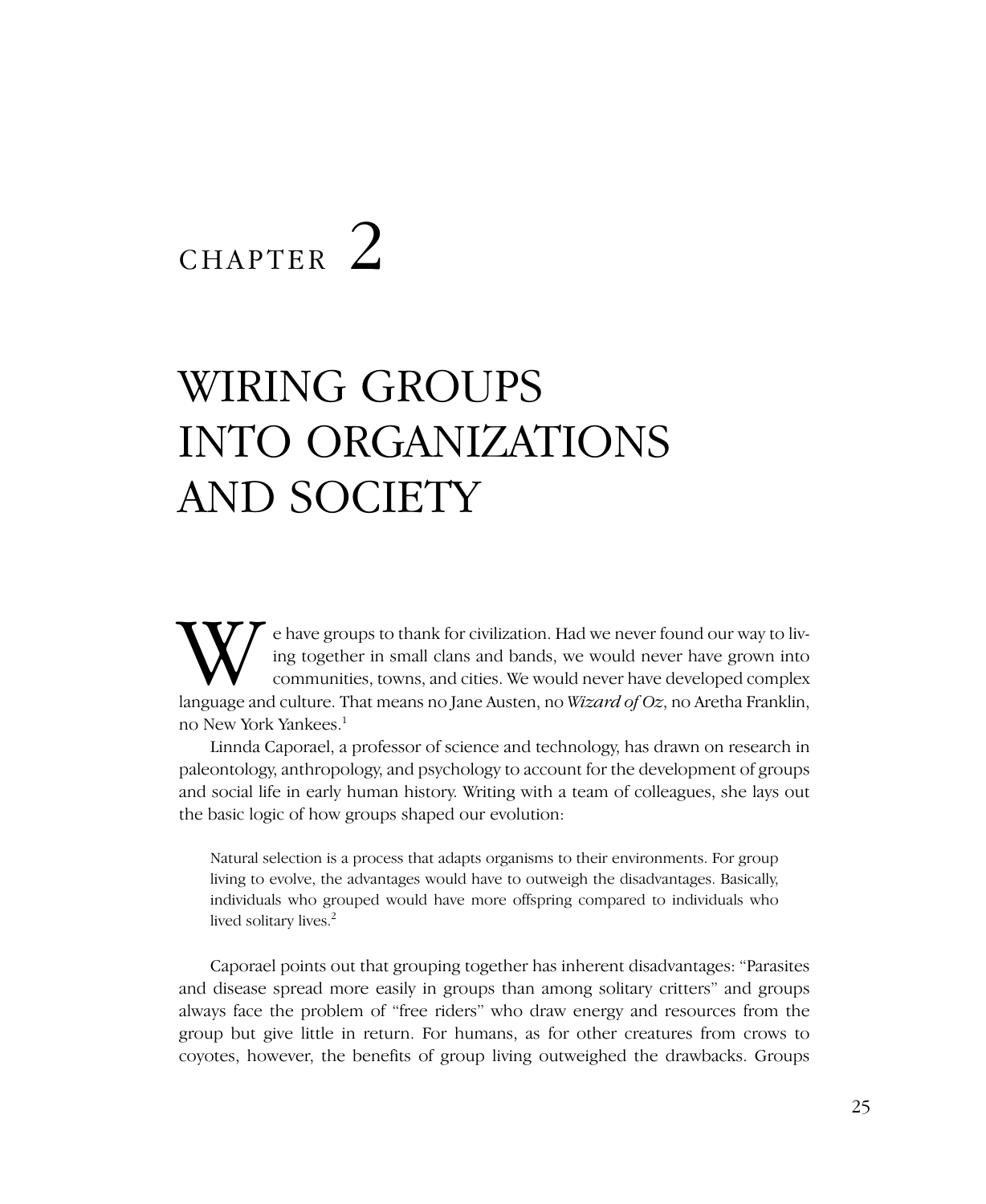provided more effective defense against formidable predators, facilitated effective foraging and hunting, and permitted a specialization of labor that made it possible to care for our "slow-growing offspring," whom some group members could tutor and guard while others gathered and killed the group's food.<sup>3</sup>

Grouping for self-preservation may have brought an even greater benefit by sparking the development of language and, more fundamentally, the brain itself. Caporael and other researchers have traced the expansion of the neocortex, a part of the mammalian brain that aids perception, movement, spatial reasoning, conscious thought, and language. When we became interdependent with others, we evolved into "gossip groups," which served the new purpose of exchanging useful information about our fellow group members. $4$ 

As we developed stable groupings, an even more dramatic change took place: Our groups settled into normative behavioral patterns that began to shape the life courses of future generations. "Natural selection," Caporael explains, results from "behavioral variation regardless of whether it is genetic or cultural in origin." As a result, "norms and culturally acquired traits can result in forms of evolutionary change that could never happen by genetic evolution alone." Unlike the hapless children in *Lord of the Flies,* adult human groups tend to develop—and generally abide by—a set of norms that crystallize into formal laws and regulations. Fortunately, prosocial and altruistic behavioral



Credit: Photo by Richard Dunmore.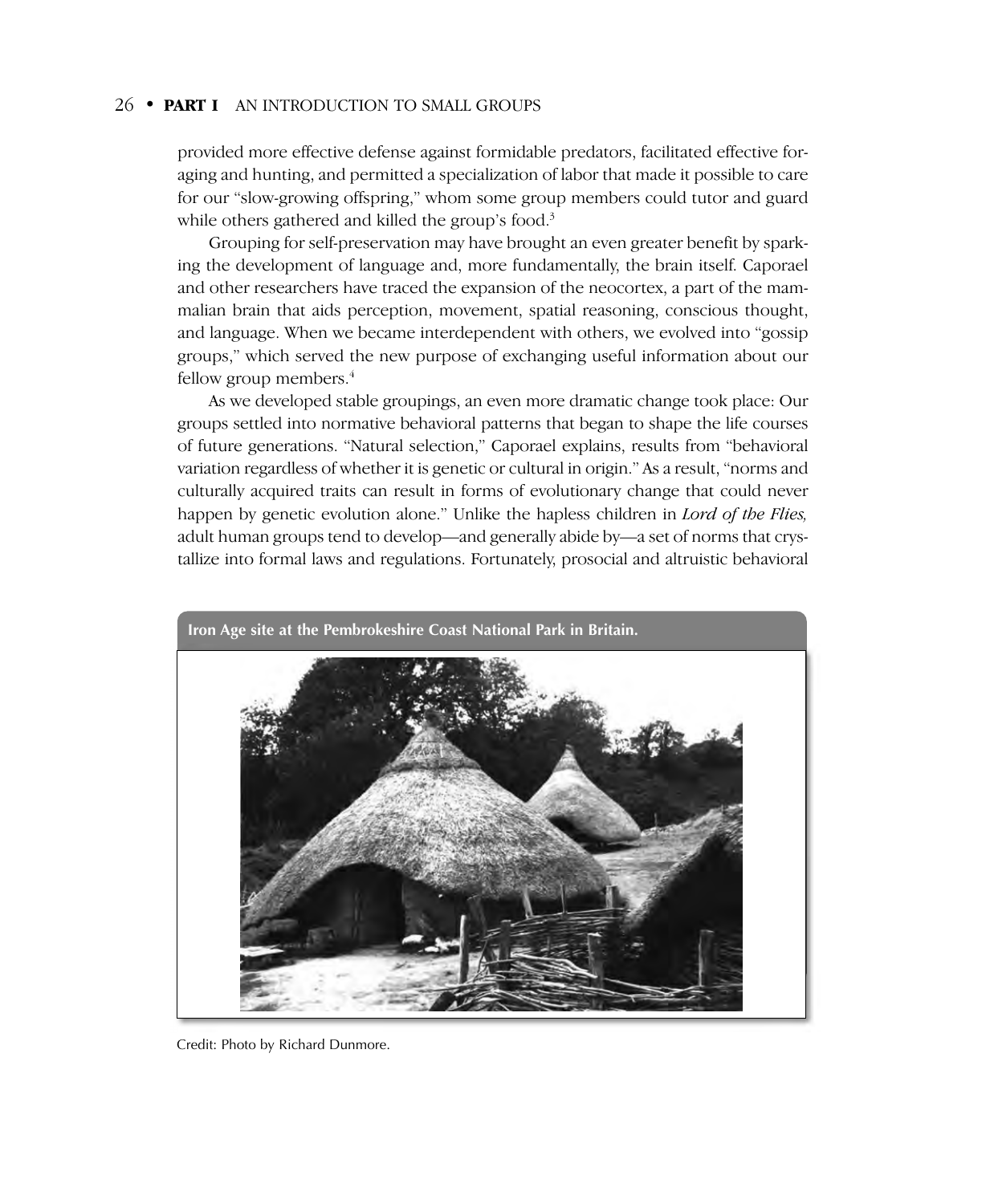rules tend to prevail in the longer span of time, as groups that can effectively cultivate those practices become internally cohesive and formidable opponents for other groups that might seek to rob, kill, or enslave them.

Over the course of millennia living in such groups, an even more remarkable change took place, according to the cultural evolution theory advanced by environmental scientist Peter Richerson and his colleague in anthropology, Robert Boyd. In their view, early humans thrived in groups to the extent that they demonstrated and rewarded two "social instincts," a responsiveness to moral persuasion and attunement to ingroup identity. Those groups whose members could perceive their group's boundaries accurately and adhere to its norms had greater chances of survival than rival groups, thereby increasing their chances to produce healthy offspring and further strengthen their group's position. Over the generations, this resulted in humans ever more adept at grouping together. The development of these instincts explains how humans managed to make the dramatic leap to the large-scale societies that have prevailed even to this day.<sup>5</sup>

In the modern world, humans continue to live and work in very small groups. Even large residential communities consist of houses, condominiums, and apartments. The largest companies subdivide themselves into units and teams. Political parties, unions, and nongovernmental associations live and breathe through local chapters or micronetworks that give their millions of members a manageable number of proximate human connections. Unlike the earliest human groups, however, these small units exist in the midst of vast organizations and social systems. This chapter presents a theoretical perspective that helps us understand those connections. We will examine the interplay between group and society, how groups interact with their organizational environments, and how groups adopt and adapt to changing technology.

### Building a Theoretical Framework

To understand how small groups behave and how they relate to larger social systems, we begin by building an abstract theoretical framework, like the skeleton of timbers, piping, and wires that frame a house. Even after its framework is fully in place, a house could end up with many different finishes and furnishings, but its frame gives a general idea of how it will appear when it is done.<sup>6</sup> A good framework meets similar criteria to those presented in Chapter 1 for evaluating theories, but its core empirical claims may represent well-established *axioms,* basic propositions that, once clearly defined, may be self-evident. Assembling such understandings into a full framework has two advantages. It makes certain that theories built on that frame have an empirically sound foundation, and it makes it easier to see the structural similarities and potential relationships among a wide variety of theories.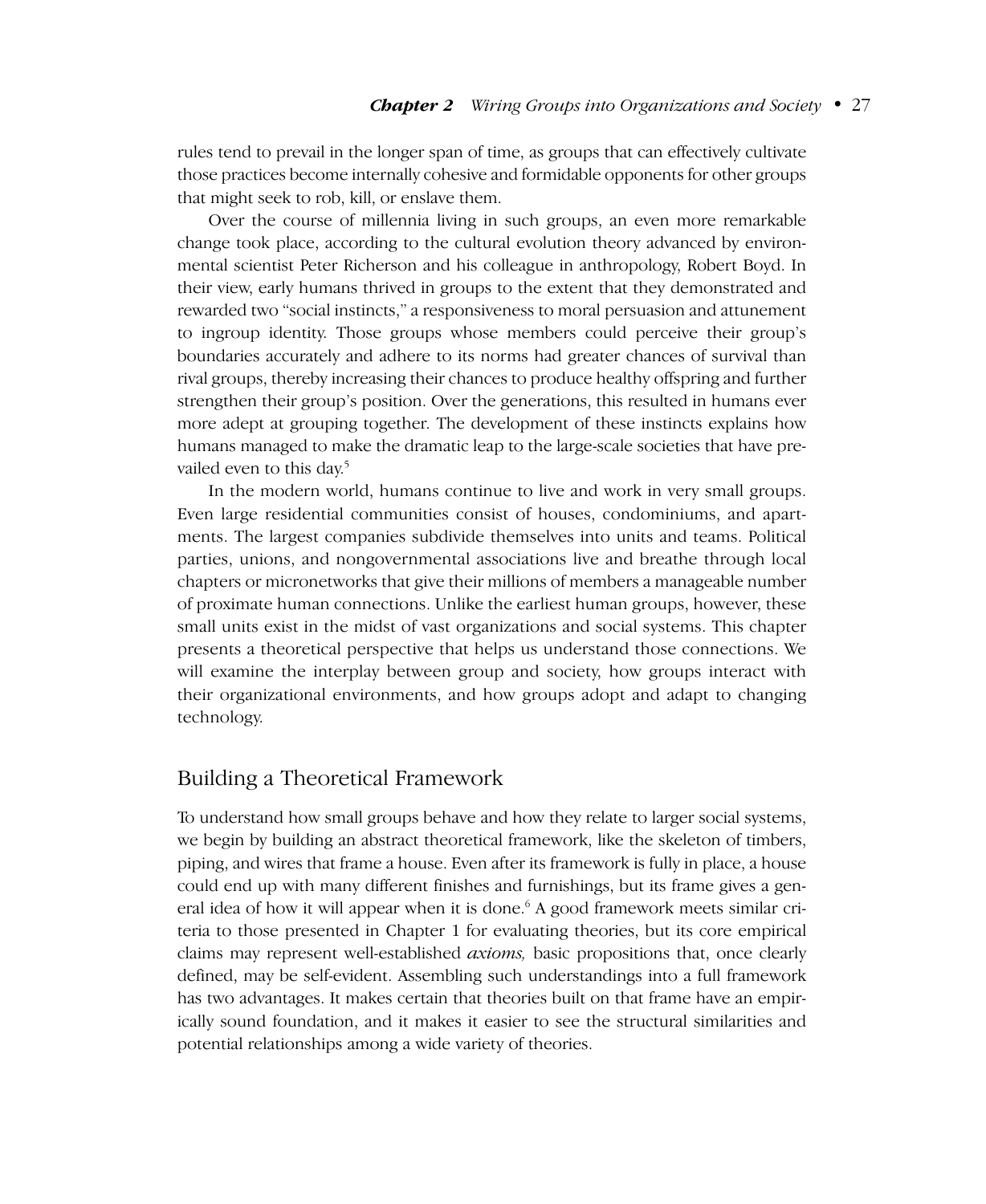#### *The Group System*

The input-process-output framework is the simplest one group researchers currently use.<sup>7</sup> This approach separates every variable into three categories: input variables, process variables, and output variables. The term *variable* simply refers to any measurable entity or property that varies in degree, amount, or kind, from a group member's age or cultural identity to the rate of interruption in a discussion to a level of intimacy. The inputs, such as the group's tasks or its structure, have effects on the process and outputs but are not themselves subject to change. The output variables, such as the quality of a group decision, depend on the inputs and the group process. Finally, the process variables, which include the group's discussion and its members' ongoing thoughts and feelings, "mediate" the relationship between inputs and process; they represent the conduit between inputs and outputs.

Because of the variety of contexts in which groups exist, it is helpful to add a fourth type of variable, commonly referred to as a *moderator* or *moderating factor*. These variables have an effect on the *relationship* between inputs, processes, or outputs. Thus, one kind of input (members' speaking skills) might generally improve a group's discussion process, but this effect could be *moderated* by the degree to which the group's leader permits members to speak during group meetings. When a group has an autocratic executive, the membership's rhetorical abilities go untapped (thus, no relationship between input and process), whereas we do expect to observe members' skills aiding the discussion when a more egalitarian leader is present.

Along with the addition of moderating factors, we can continue to extend the input-process-output framework by drawing on one of the broadest and oldest approaches to studying small groups, the systems perspective.8 This approach assumes that the different facets of groups interrelate as parts of a system, such that changes in one variable reshape others, often in complex ways.

The most comprehensive and compelling work in this tradition comes from smallgroup researchers Holly Arrow, Joseph McGrath, and Jennifer Berdahl, who present a comprehensive model of group behavior in *Small Groups as Complex Systems*. 9 Trained in social psychology and organizational behavior, these scholars see groups both as internally complex social-psychological processes and as organizationally embedded entities. They begin with the premise that groups represent complex, adaptive, and dynamic systems, which means (roughly) that one can expect a group to develop increasingly complex structural properties as it adapts to changing circumstances over time.

Recalling the "unit of analysis" challenge discussed in Chapter 1, their system model stresses that group research must look at the elements of groups (e.g., individual members), the group as a coherent entity in itself (the group-system), and the social contexts in which groups are placed or "embed" themselves. Most of all,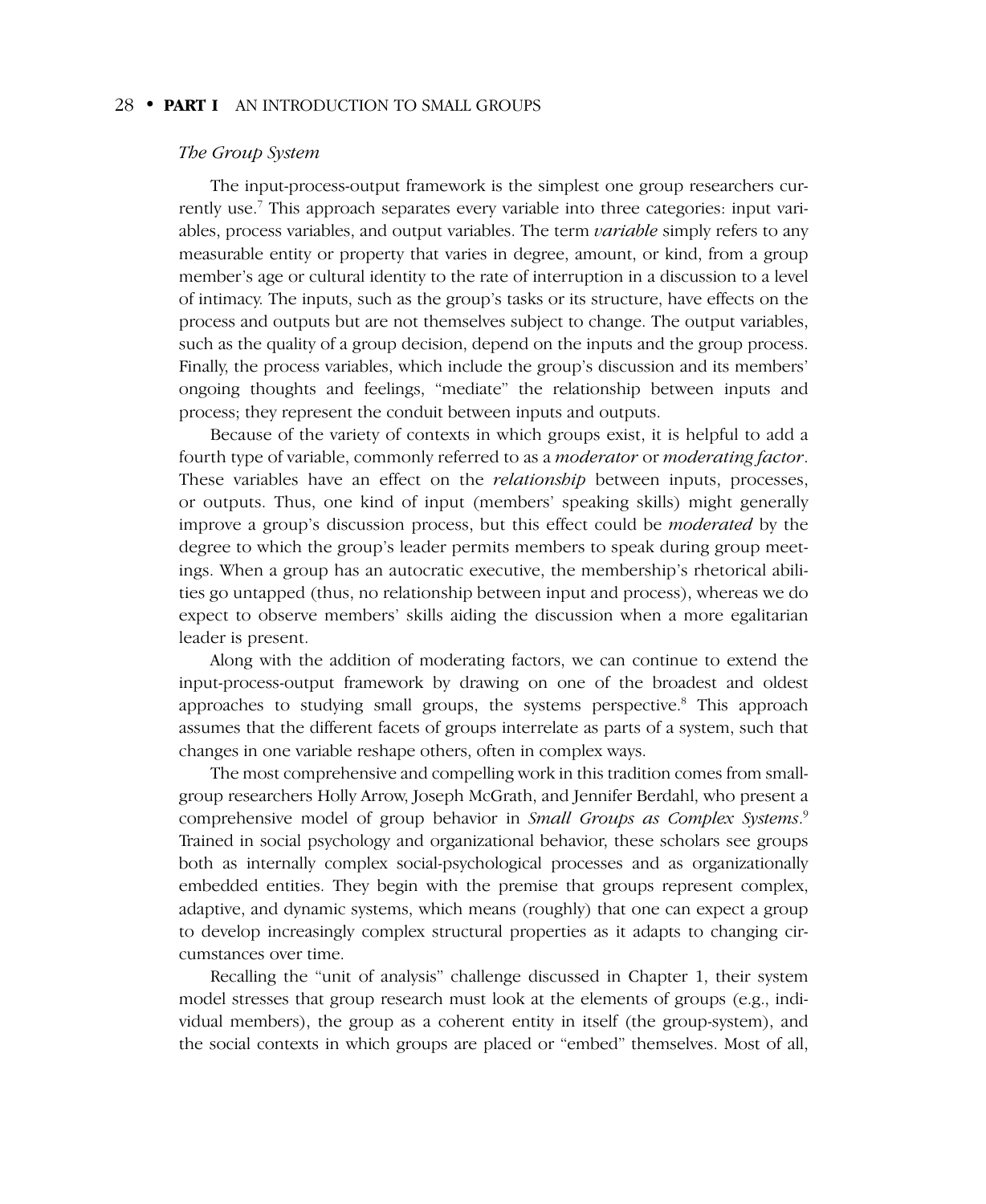researchers conceptualizing groups as systems must recognize the interplay among each of these levels of analysis.

To see these connections more clearly, Figure 2.1 adapts the input-process-output model to demonstrate the feedback loops back from group process and outputs to the inputs. First, note that from the systems perspective, an output of group discussion often reshapes the inputs that feed into the next discussion. Today's dependent variable (input  $\rightarrow$  output) is tomorrow's independent variable (output  $\rightarrow$  input). A nonprofit board of directors, for instance, might hold a meeting that concludes with the revision of its ethics rules regarding conflicts of interest; those new rules become an input into its next meeting, wherein a member asks to recuse herself from a discussion in light of the new ethical guidelines. Second, the group process itself can change the inputs that continuously feed into the group's ongoing discussion. For instance, a cult's new members might begin a session wary of the extreme views of their discussion leader. As a result of seeing the other members repeatedly endorse the leader's viewpoint, though, these newcomers might come to share the leader's opinions. That attitude shift might enable the group to reach a consensus decision that would have been impossible when the discussion began. In other words, the process (group discussion) changed what were originally inputs (attitudes) and, thereby, changed the final output (decision).

#### *Organizational Context*

To expand this framework further, it is necessary to look more closely at the contexts in which groups exist. The bona fide group perspective advanced by communication scholars Linda Putnam and Cynthia Stohl sheds light on the importance of thinking about groups in their organizational settings. This perspective highlights the fact that most groups emerge within or are built into rich organizational networks. As a result, the members of a given group already have membership in *other* groups, and these groups may have interdependent relationships, where neither can reach its goals (or their shared goals) without coordinating its actions with the other. In this sense, we would have trouble drawing rigid boundaries around any one group, as the individuals simultaneously exist within and *outside* that border by virtue of their other memberships.<sup>11</sup>

Cynthia Stohl and her colleague Kasey Walker ask us to consider the case of a modern commercial organization that requires tremendous coordination among different units that may be distributed geographically. Moreover, effective development and marketing of a new product may require collaboration with other companies. The development of the desktop personal computer, which has made the writing of this book possible, required cooperation from Hewlett-Packard, IBM, Sun Microsystems, and many other companies. For such interorganizational efforts to succeed, the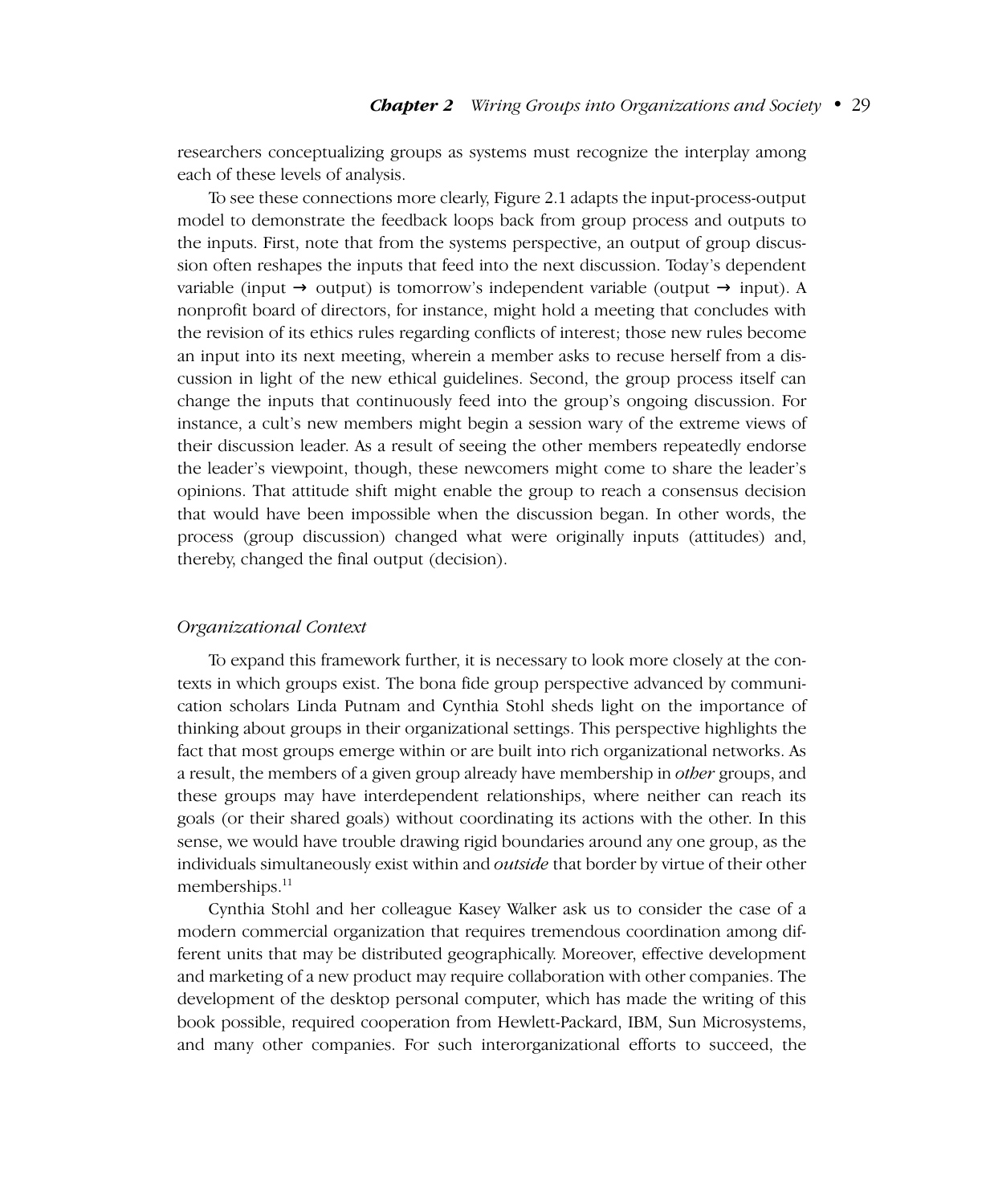

companies first need to create a hospitable *organizational context.* The various partners in the collaborative venture need to work out what Stohl and Walker call a "negotiated temporary system," which includes rules and procedures for sharing knowledge, assigning responsibility, making decisions, and so on. More informally, such a system would also have to build trust and commitment in the venture.<sup>12</sup>

One could simply call this organizational system another "input" in the model in Figure 2.1, but it will prove useful to distinguish the larger organizational context from the more proximate inputs into group discussion, such as group rules or member characteristics. In the system terms introduced earlier, the organization really constitutes a distinct level of analysis—a larger socially constructed entity that houses within it different small groups, just as the groups themselves contain within them different individuals.

#### *The Interplay of Group and Society*

At this juncture, we can now add essential concepts from British sociologist Anthony Giddens' theoretical framework, which he dubbed *structuration*. <sup>13</sup> Giddens aimed to reconcile conflicting sociological theories of structure, which emphasized the power of larger social forces, with theories of agency, which stressed the ability of individuals ("agents") to make their own choices even in the midst of powerful social pressures. In Giddens' own words, he hoped to clarify "how it comes about that social activities become 'stretched' across wide spans of time-space" to the point that small individual choices form the bricks and mortar of stable and far-reaching social institutions and practices.<sup>14</sup>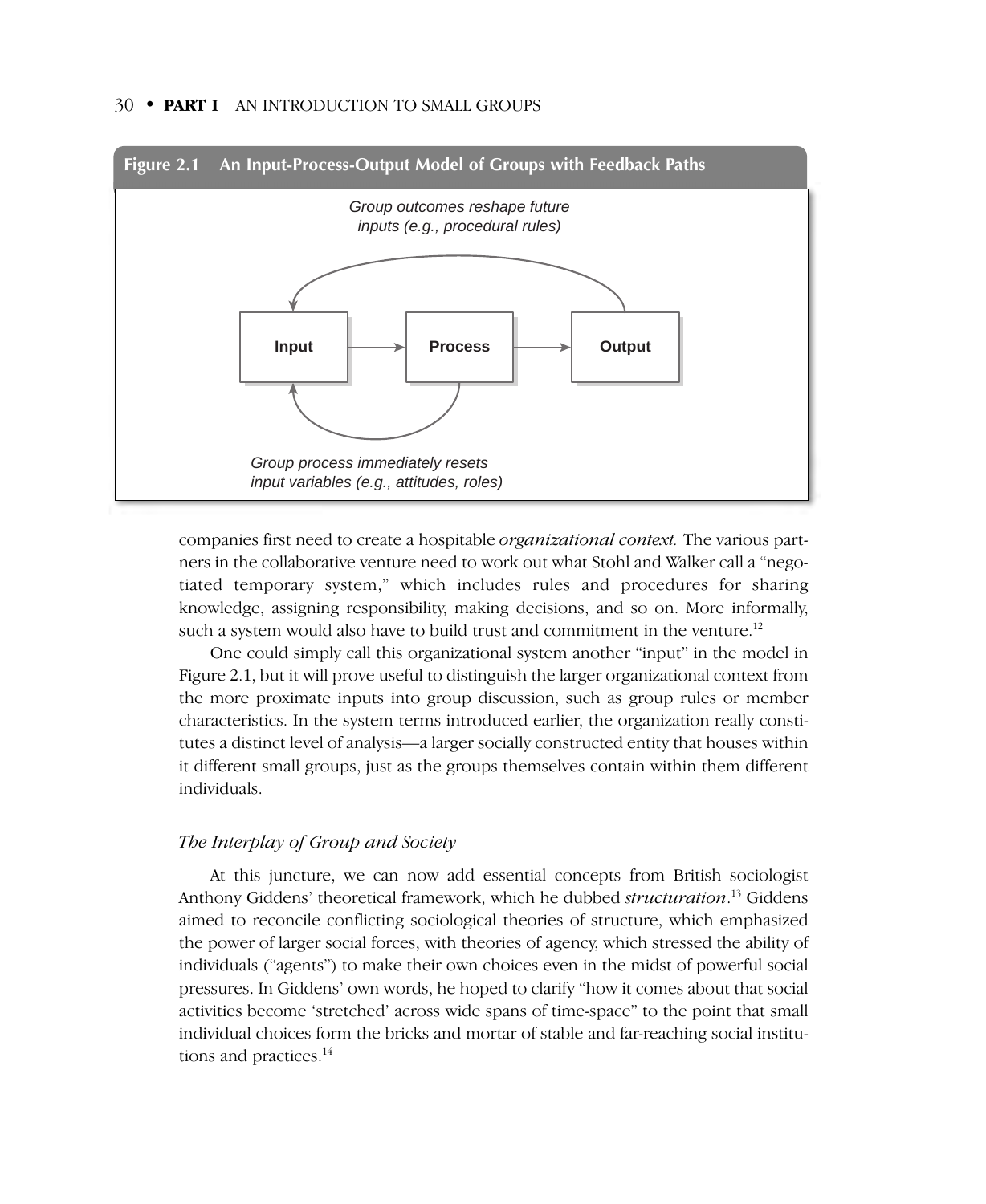#### *Chapter 2 Wiring Groups into Organizations and Society*–•–31

According to Giddens, the core of any social system consists of individuals making choices of how to act in light of their own goals and their understanding of their circumstances. Giddens explains that in any given social event, though particularly in the midst of a small group gathering, "individuals are very rarely expected 'just' to be co-present," that is, merely present but not paying attention. Instead, the others there with us expect every person present to monitor one another's actions carefully. A social occasion "demands a sort of controlled alertness." As participants in any small group encounter, we monitor the beliefs and aspirations of the others who are present and, more importantly, any shifts in the rules that govern the group's behavior. To the extent that our group develops a common understanding of its rules and routine practices, it becomes integrated as a more coherent and system-like entity. Ultimately, the systemic properties of small-scale social encounters feed back into the larger social system, which may encompass and shape the behavior of not a dozen but *millions* of people.15

Social structures and institutions, though, do not simply emerge from the voluntary behavioral choices of individuals. After all, any time we choose to say something at a social gathering, we do so in consideration of our *circumstances.* In the present day, for instance, if a person strongly opposed gun control laws, she might express her views more freely at an afternoon Republican Party meeting than at that same evening's public forum on school violence at the local high school. In fact, her behavior would likely differ across those two settings in more subtle ways, such as how she took turns to speak and what metaphors she might employ. In these and all other social contexts, we govern our behavior such that our words and deeds come across as meaningful, appropriate, and legitimate. The forces shaping those behavior choices are *social* forces.

Social structural forces establish meanings (e.g., language), power relations (e.g., authority), and norms (e.g., etiquette). The most powerful social forces influence our behavior in ways we may not even perceive. Consider, for example, all the laws that exist in your own society. There are millions of regulations on your behavior, from local ordinances to state and federal restrictions and requirements. On a conscious level, you may know few of these, and even fewer come to your awareness at a given time. A quick glance at the speed limit sign while driving down the freeway counts as one of the rare occasions when we deliberately check our behavior against a specific law, one that our government mentions via signposts every mile or so along the road.

More pervasive than explicit laws, however, are the broad social conventions that we come to recognize more clearly only when we step outside our society. What happens when you walk hand-in-hand with a friend, shout during a disagreement, ignore an elder, or use an expletive depends critically on the time and place of your action. In one geographic location at a specific point in history, your actions could have consequences dramatically different from another—not because of written and enforced laws but because of widely shared social conventions and understandings.<sup>16</sup>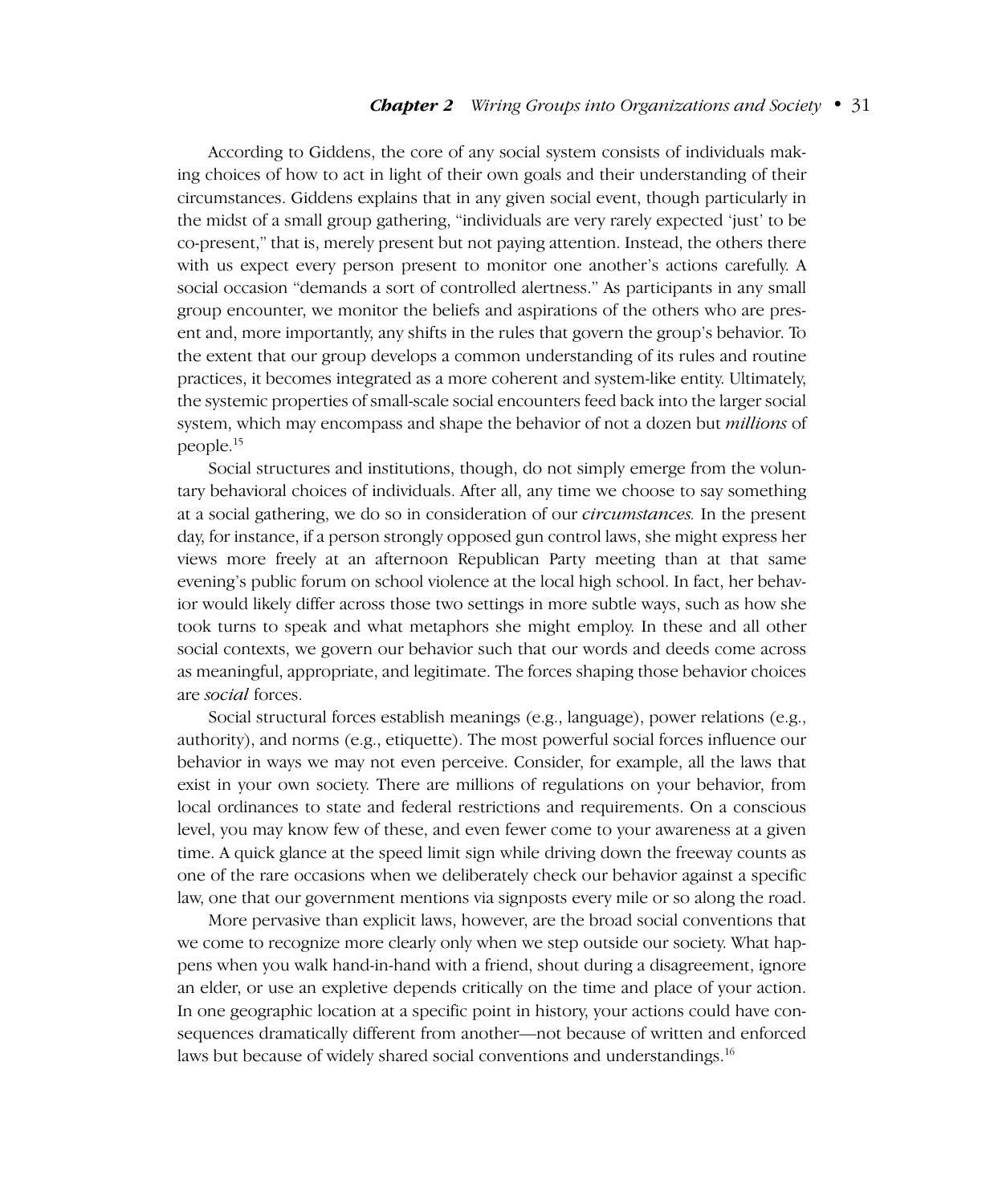Social structures not only constrain us but they also *enable* us to live together. Returning to the evolutionary context at the opening of this chapter, it was only through developing shared ways of talking, stable power relationships, and a set of behavioral norms that we managed to build clans, then communities, then civilizations. In the context of our modern society, for instance, the aforementioned speed limits not only *prevent* you from driving faster but also *enable* you to travel safely by making the velocity of the other cars on the road more predictable.

## The Embedded System Approach

Pulling together these theoretical concepts and axioms, Figure 2.2 introduces the structure of the *embedded system theoretical framework.* This framework derives its name from the idea of an "embedded system," a term used commonly in computer science and engineering to refer to a subsystem built into a larger device designed to perform a specific range of tasks.<sup>17</sup> Recast in social terms, we can think of groups as embedded within larger social entities, such as organizations, communities, cultures, or nations. These larger systems depend on the groups within them, because the group's behavior can shape the character of the larger system. In turn, each group generally has a limited range of objectives, and its members even begin with a set of loose rules and instructions analogous to software. Those directives and guidelines, in turn, come from the larger systems within which the group finds itself embedded.<sup>18</sup>

As explained earlier when describing theoretical frameworks, the *relationships* (arrows) shown in Figure 2.2 represent basic axioms. They serve as straightforward assumptions, already established as empirically valid and requiring no further investigation when presented at this level of abstraction. Also note that this figure, and others like it, draws causal arrows from one *set* of variables to another. In formal theory, it is necessary to specify more precise relationships among individual variables, whereas this framework aims to simplify the graphic representation of complex theories to better enable us to see their general features—the direction the river flows, rather than the precise course of its tributaries.<sup>19</sup> Throughout this book, the embedded system framework will be used to display sets of more specific empirical theories that *have* required more precise formulation and direct empirical testing.

Aside from the relationships among variable sets, such as social system and local context, it helps to consider briefly what *constitutes* those elements of embedded system theory. Each of these individual concepts will receive greater attention later in this text, but reviewing them now makes it easier to see how they fit into the larger theoretical frame. Proceeding from left to right, the *social system* consists of regularized structures of meaning (e.g., language, symbol systems, discourses), power (e.g., economic and political institutions, patterns of domination), and norms (e.g., legal institutions, morality, etiquette).<sup>20</sup> In conjunction with these rules, social systems also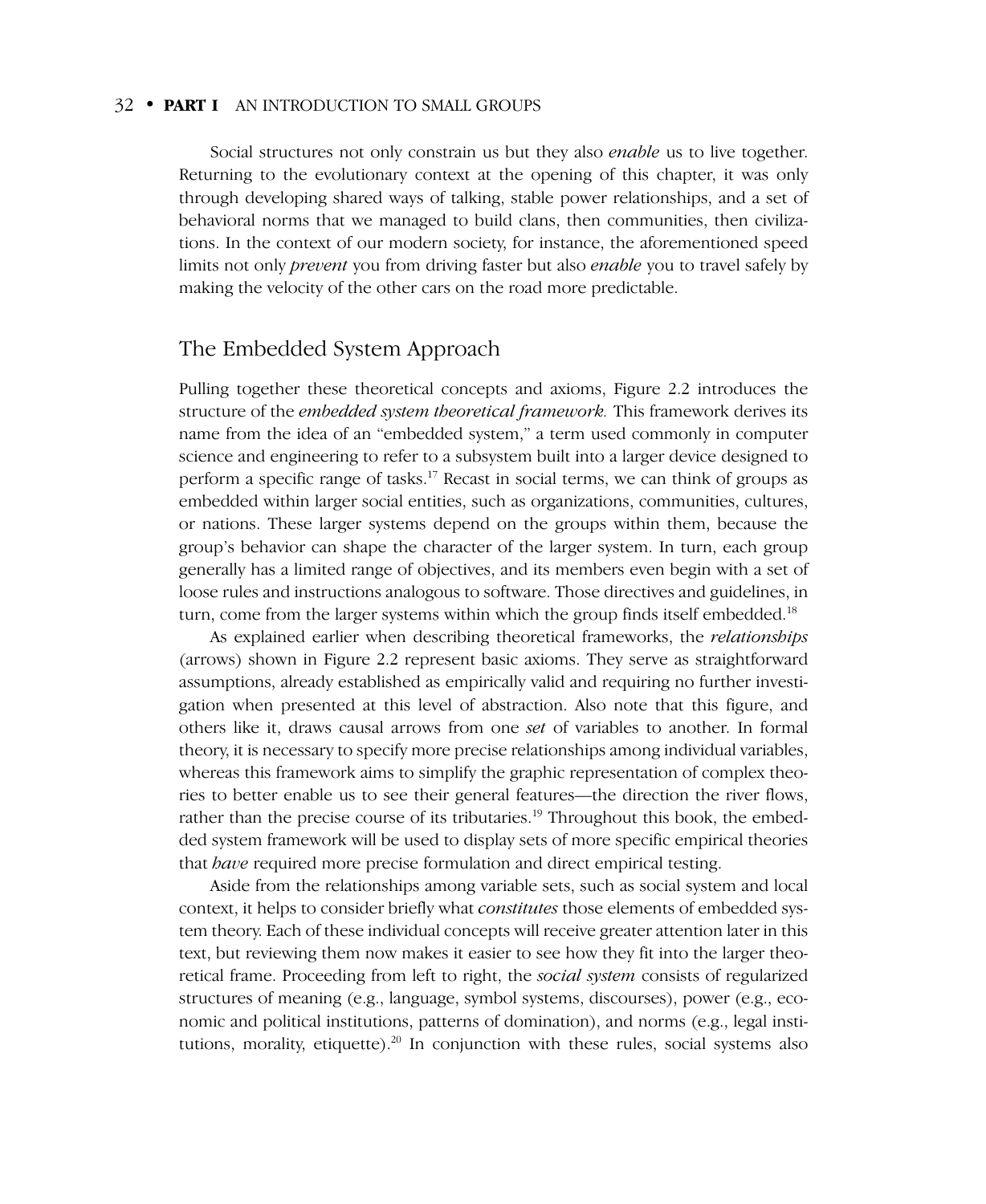

structure the distribution of resources, from information to job titles to physical materials and capital (tractors, buildings, water, etc.).

A given individual can live within a single social system, but in this era of globalization and cultural diversity, a person typically feels the pull of multiple social systems operating simultaneously. Jess Bahmra, the heroine in Gurinder Chadha's film *Bend It Like Beckham,* joins a football (soccer) team, driven by Britain's national convention of equal-opportunity athleticism and football worship, but at the same time, her parents' transmission of Indian heritage pulls Jess away from the team and back toward the obligations of family. In this example, two different social systems impinge on the success of two groups—Jess' family and her football team. In turn, how those groups resolve their conflicts will, in its own small way, feed back into both systems.

All groups embed themselves within one or more social systems, but most groups embed much more precisely into a *local context.* Typically, a group emerges in an organizational setting: A construction company assembles a work team, a governor authorizes a commission, a union organizes a local shop, a nonprofit opens a new chapter, a tribe elects its council, and jurors assemble in response to a summons. Like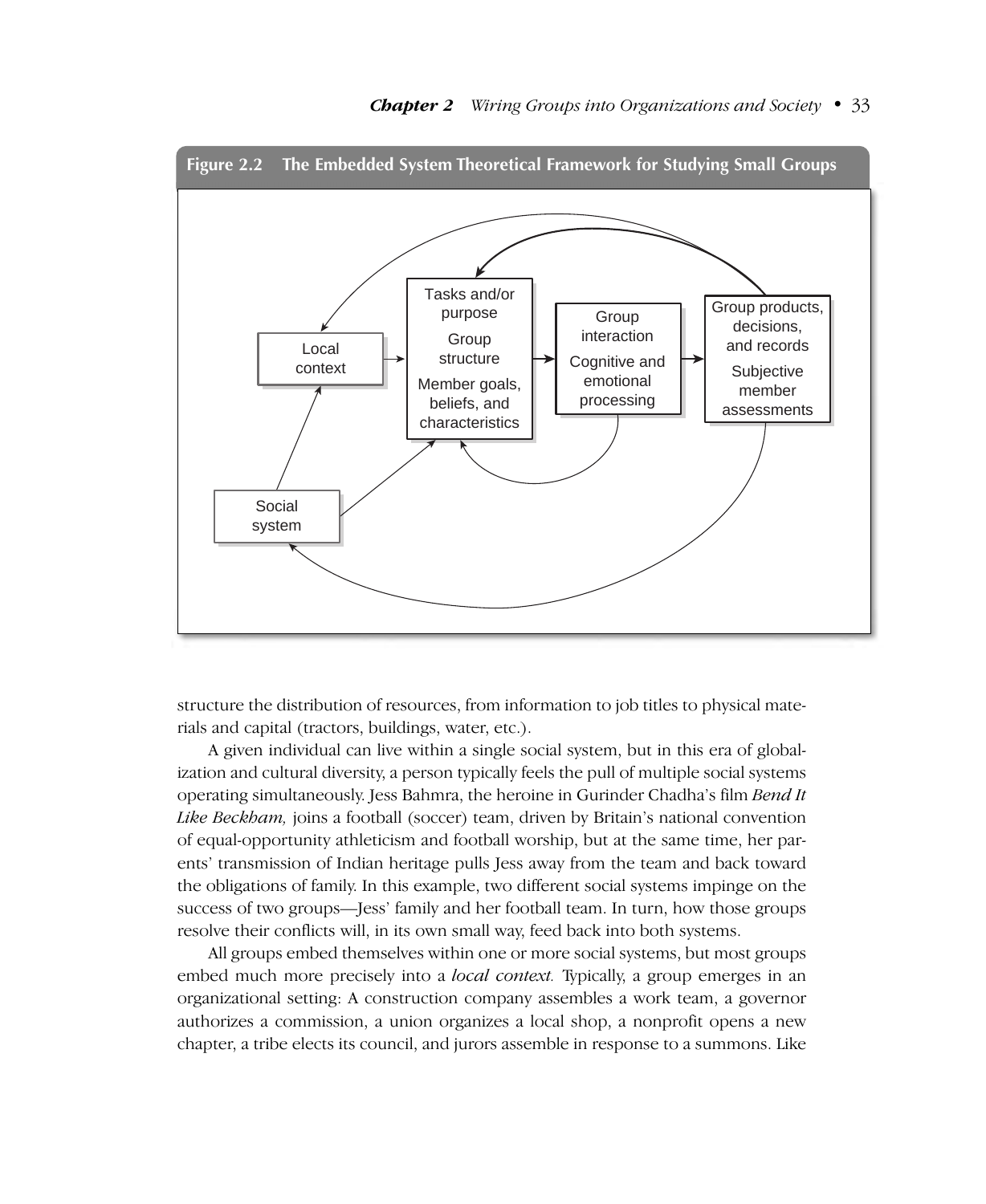a social system, these commercial, political, civic, and legal organizations all have characteristics analogous to social systems. They have their own rules of meaning, power, and norms, and they allocate resources in conjunction with those rules.

Not every group forms within a coherent organization. In response to a viral textmessage invitation, for instance, a spontaneous group may form as a small "flash mob" without any significant organizational properties.<sup>21</sup> The most significant instance of a group forming outside an organizational context might be an immediate family. Imagine that two gay men form a civil union and adopt two ten-year-old boys. They live as a group unto themselves, but unless separated by death or separation from all of their relatives, they still exist within a larger family network. This larger unit does not consist of a formal organization, but it does stand as an intermediary between the four-person family and the vast society. Compared to the larger social system, one can expect the network of relatives to have a more direct and powerful influence on the new family's choices about how to raise the sons or where to live. Owing to situations like these, we can say that groups always exist embedded in a *local* context, but not necessarily within an organizational one.

The next part of Figure 2.2 encompasses features of the group and its members that earlier fell into the loose category of "inputs." As defined in Chapter 1, every group has some kind of *shared purpose,* which often (but not always) entails the completion of specific *tasks,* which range from solving engineering problems to scoring goals. Like larger social systems and the local organizational contexts, groups also have their *structure*—their own set of rules and allocation of resources. These structures locate authority (i.e., with a formal group leader or equally across all group members), identify and assign the different group roles, establish the medium of communication (online or face-to-face) and discussion procedures, distribute information, and more. Finally, at the individual level of analysis, the groups consist of individual agents, the individuals who make up its membership. How the group ultimately behaves will depend not only on its task and structure but also on these individuals' conscious goals and unconscious drives, their *beliefs* about group, organizational, and societal structures, and their many other *characteristics*—personality, skills, knowledge, background, and so on. Taken together, these individual characteristics return us to the group level to note the group's *composition,* the size and diversity of the group that the combination of its members yields.

All of these features feed into a group's process, which manifests itself in the *interaction* of the group members. These interactions consist principally of communication; the broader term *interaction* can also encompass physical behaviors relevant to the group, such as a sailor tying a sail when told to do so by a ship's captain. While the group visibly interacts, *cognitive and emotional processing* takes place within the minds of each group member. Individuals each interpret what is said, take offense or feel encouraged, consider arguments, daydream, change their opinions of other members, rethink the group's task, and so on. These often surface in new suggestions,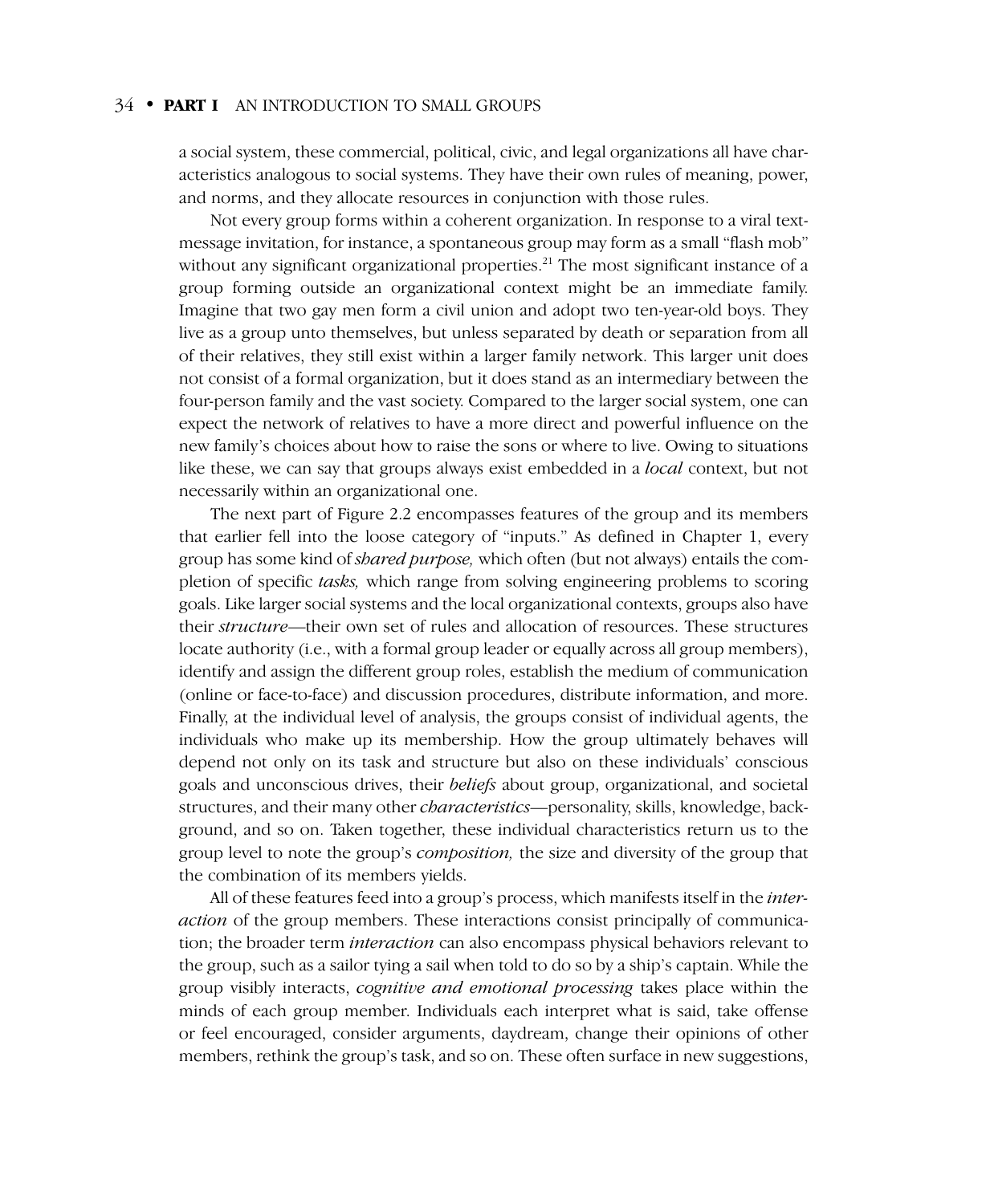emotional outbursts, observations, and the like, but even through the group member who sits silently through a two-hour planning flows a river of cognitive and emotional material.

Every group encounter yields what we once called "outcomes," though the chain of cause and effect flows through them, rather than ending with them. The most selfevident outcome for groups may be decisions, which signal the completion of a specific decision-making task, as in the case of a jury's verdict. Even when a group reaches no decision, however, it may also produce formal and informal records of its meeting. These help to define what it is the group did during its time together, and this can have ramifications for the group. For instance, a task force's meeting minutes can shape how the group members think about their future work, or (once interpreted by a manager) the group's minutes might affect how its superiors assess its performance.

In addition, any kind of group also produces a more ambiguous and difficult-totrace outcome, the individual group members' *subjective assessments* of what the group accomplished. Some of the most important subjective assessments include members' satisfaction with the group's discussion, sense of group cohesion, judgments of the skills and motivations of other members, and commitment to the group and its larger organization. All of these impinge on future group interaction and can even potentially reshape the structure of the group's organization or, in subtle ways, the social system itself. In this way, microscopic social experiences, such as playing soccer with a squad of multiracial teammates, can make a small contribution toward reducing prejudice at the macrosocial level.<sup>22</sup>

# Small-Group Archetypes

In addition to presenting the embedded system framework, this chapter also provides a way of managing the dizzying variety of group types and contexts. After all, the definition of small group presented in Chapter 1 allows for such a wide range of small groups that it is necessary to organize and categorize them in a way that helps us see their most significant commonalities and differences. To accomplish this task, we can pull out of the pool of small groups a manageable number of *group archetypes* and arrange them in relation to sets of related empirical theories.

#### *Archetypes Defined*

In any given society, there exist more or less coherent institutions and routine sets of practices characteristic of that social system. If a member of Australian society wants to invite some friends to play a game of Australian-rules football, everyone knows what this entails. It means somebody brings an egg-shaped ball, and they will play by a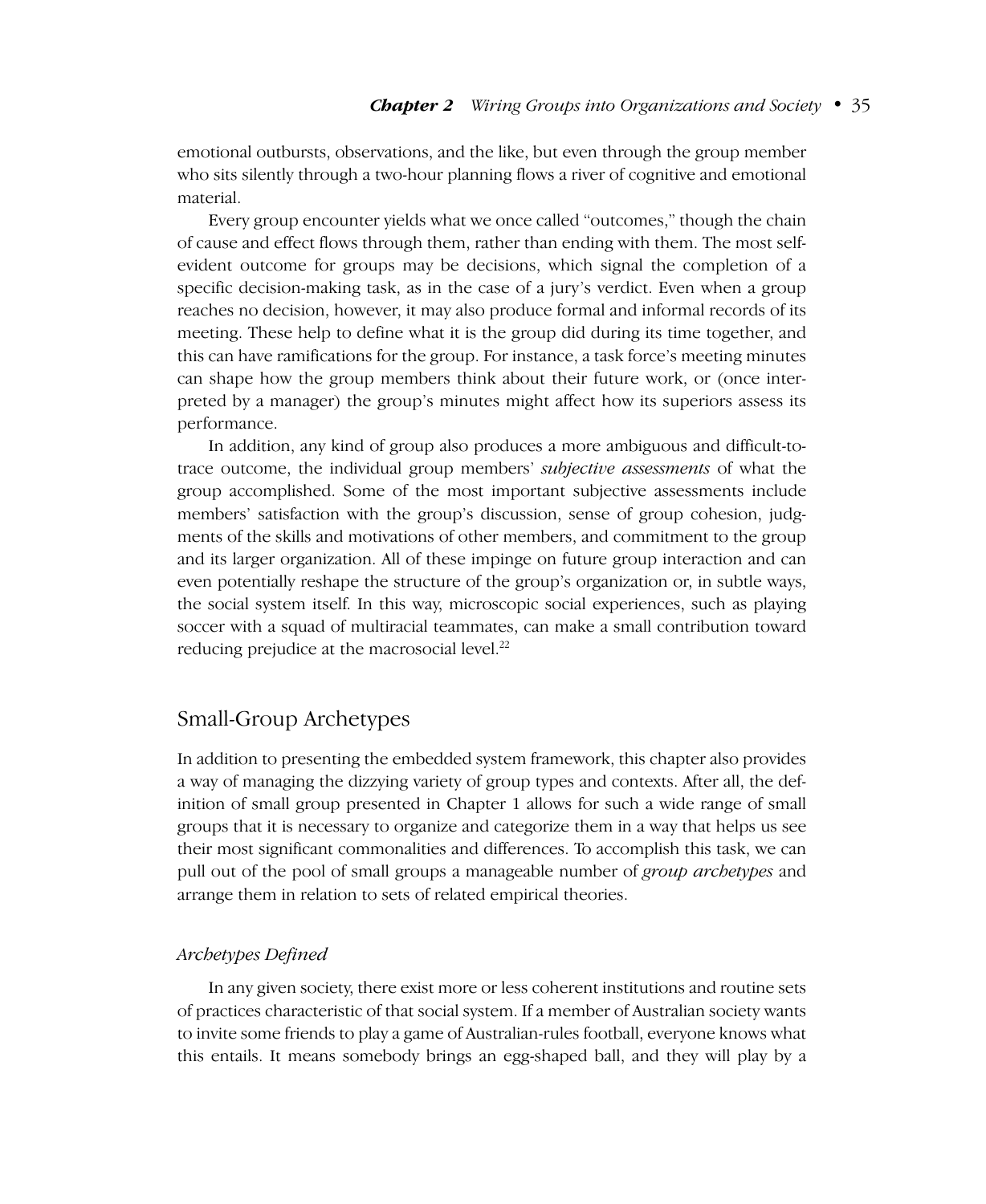specific set of rules for kicking, hitting, and catching that ball. It implies many other informal cultural practices—from the coarseness of each player's language to what the players will drink during and after the game.

Practices like these follow routine patterns and, therefore, lend themselves to systematic description. Thus, researchers have developed apt descriptions and explanations of many complicated but patterned features of social life, from how marital relationships affect parent-child bonds<sup>23</sup> to the intricacies of exchanging ritualized insults.24

In the case of small groups, there exist specific archetypical groups in any given society. The archetypes are those group forms that regularly occur in a society with a broadly recognized set of meanings, power relations, and norms. An archetypical group is an image or model of a particular kind of group, idealized in the sense that members of a society imagine the group in a form that has coherence and regularity in its members' behavior, though not necessarily stability in its likely outcomes or trajectories. Moreover, these group archetypes do not constitute *universal* group types that transcend time and space; rather, they are the product of a particular pattern of development that has occurred in one or more specific societies.<sup>25</sup>

Returning to the metaphor of an embedded system, these group archetypes are the particular forms of group behavior that have found a particular niche in a society; they fit into society and, more tightly, into its particular subsidiary institutions, such as educational, professional, legal, and social associations and organizations. Time and again, these groups form as a matter of routine practice or to serve particular needs; whether helpful or harmful, the particular group forms continue to appear and reappear across the full expanse of the society for long enough stretches of time that they secure their status as social archetypes.

One indication that a group has achieved the status of social archetype is that it has a name in the vernacular by which we categorize instances of group life that fall within its boundaries. In the context of the United States, straightforward examples of archetypical groups include the support group, athletic team, and jury. Each of these arises in a particular local (often organizational) context and comes with a set of conventional meanings, authority relations, and norms. When we become a member of one of these groups, we use social conventions to govern our behavior in the group. Any such group may ultimately diverge from these regularized patterns of behavior, and for its deviance, it may earn either a derogatory label, as in the case of the "runaway jury" or the "dysfunctional family," or accolades, as in the case of a "dream team" or simply "exceptional support group."26

#### *Juxtaposing Theories and Archetypes*

The validity of small-group theories probably varies considerably as we move from one set of archetypes to another. To the extent that theories describe behavioral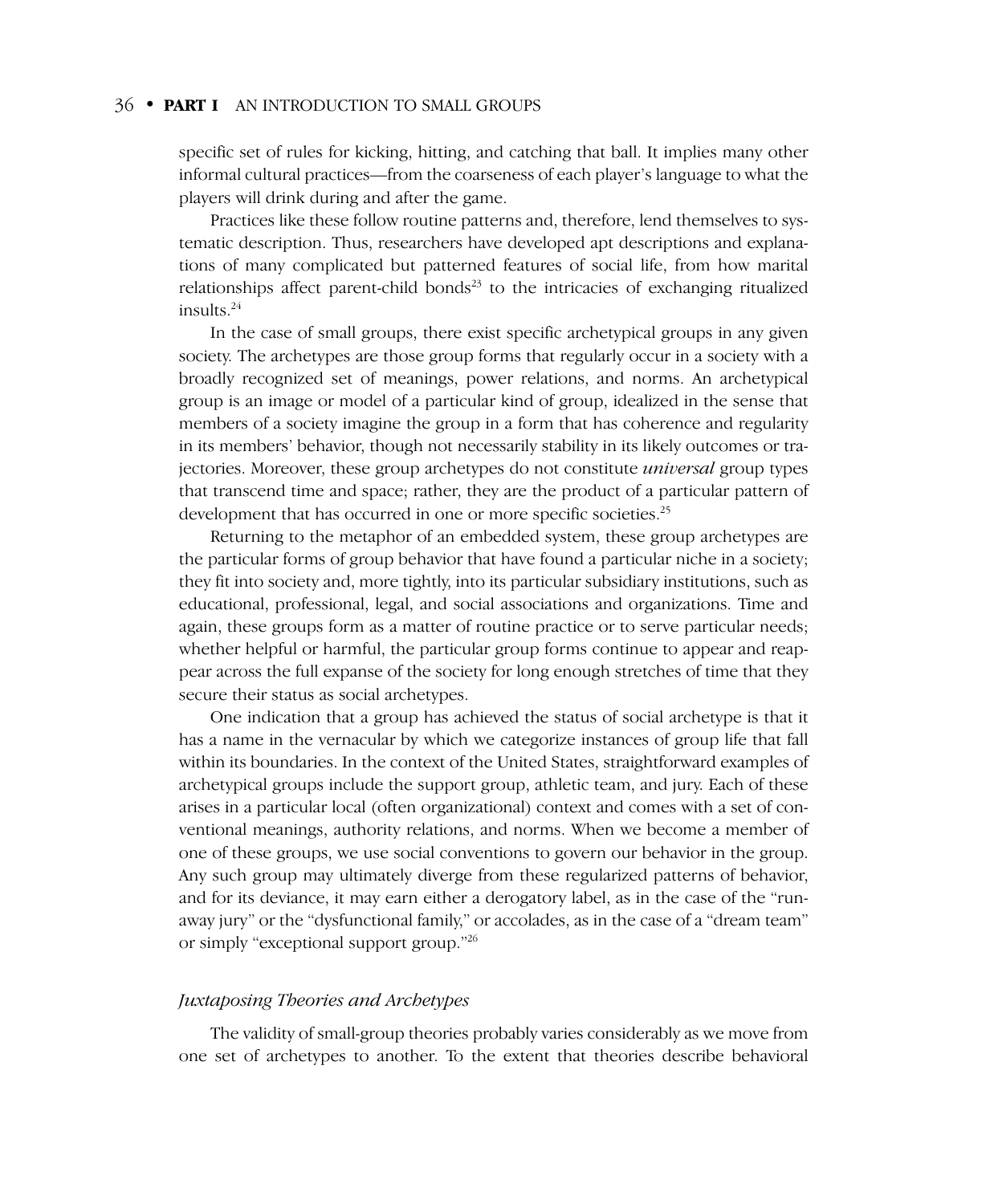#### *Chapter 2 Wiring Groups into Organizations and Society*–•–37

patterns and regularities, they may prove apt only in the particular social contexts that give rise to particular kinds of groups. Thus, a theory built to explain jury behavior may prove useless when studying support groups—even when looking exclusively at decision-making practices in both group settings. By contrast, those theories that describe and explain systematic relationships between contextual variables and group processes may be able to account for a wider range of group practices, since variation in context can correspond to variation in group archetype. Even those theories, however, may encompass a relatively restricted range of social contexts. A theory may, for instance, prove powerful at explaining differences in the outcomes of project groups in hierarchical versus egalitarian workplaces but not provide a coherent or predictive account of differences in authority relationships within families. In the language introduced in Chapter 1, it will likely prove to be the case that most small-group theories have sufficient validity only when their scopes narrow to encompass a set of closely related group archetypes.

The power of social archetypes reaches even farther. As a matter of social convention, people routinely invoke specific group archetypes as metaphors in systematic ways that link particular concepts and theories with unduly specific contexts.<sup>27</sup> Thus, when we talk of leadership, we routinely draw on the metaphor of a military unit with a strict internal chain of command. As is normally the case with metaphors, we may not mean to make a *strong* comparison between our workplace and a platoon of soldiers, but the invocation of the military unit archetype carries with it unintended associations. After repeated invocations, a particular group archetype can become linked more generally to particular group features and processes, as the military group has become stuck to the very *idea* of leadership. In similar ways, we have tethered the bonds of family to group cohesion, the jury to group deliberation, and group therapy to personal growth.<sup>28</sup>

These patterns of language and behavior can extend the explanatory and predictive power of theories built to understand particular kinds of groups. Thus, when a group imagines itself in a different social and organizational context than its "real" present setting, the group's behavior may be captured best by a theory built to account for groups in the *imagined* context. When an expeditionary team, for example, begins to think of itself as a family, theories of family behavior may provide relatively apt descriptions of its emerging behavioral patterns. Those same accounts of family-group life might also capture some of the reality of a small business that also starts to think of itself as an extended family. The ease with which group members draw on a group archetype outside their present context may even constitute one indicator of the *potency* of that archetype as a social force.<sup>29</sup>

Systematically identifying a comprehensive set of archetypes and synching those with corresponding sets of theories would constitute a worthwhile journey in itself. At this point, we hope only to launch such an undertaking by making some straightforward connections. Table 2.1 shows how this book arranges archetypes and theories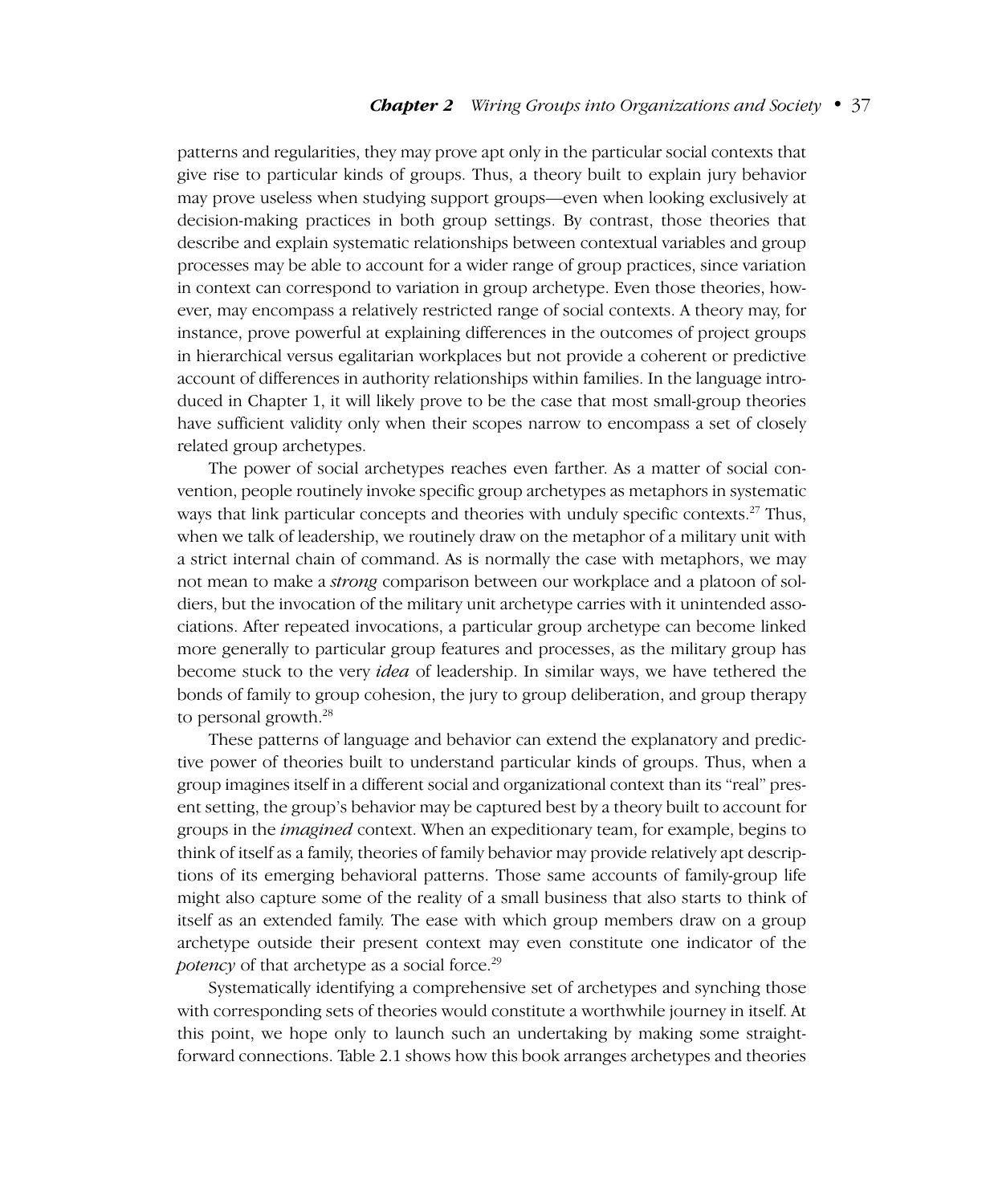from the present chapter to the ninth. The archetype introduced in the final section of this chapter provides a further explication of the embedded system framework and the archetype concept. Thereafter, each of the next seven chapters mixes discussions of theories with the introduction of various archetypes, from how juries make decisions to how athletic teams deploy leadership to how support groups promote personal growth. In each case, we will be able to see how particular small-group contexts dovetail with particular lines of theory and research. By the end, we will both have a better appreciation of these diverse group forms and a deeper knowledge of how those groups behave and interact with their local contexts and larger societies.

#### Illustration: Self-Managed Work Teams

The first body of research presented within the embedded system framework offers a glimpse of how its different elements can be specified more concretely to organize a testable, explanatory theory of group behavior in a specific context. The "selfmanaged work team" provides this first exercise in theory building. This modern corporate group form also constitutes the first kind of archetype described herein. Also called "autonomous work groups," "self-directed work teams," "employee involvement teams," "quality circles," and many other quasi-technical terms, these groups consist of roughly three to fifteen members who are responsible for both accomplishing particular tasks and planning and monitoring their group performance.<sup>30</sup> In its archetypical form, managers or administrators in a larger (typically hierarchical) organization establish a self-managed work team to accomplish particular tasks that serve the organization's broader goals. In the terms of our theoretical framework, we could say that managers draw on their understanding of the work team archetype to create and embed a new group within their organizational structure.

These self-managed work teams appear with ever-increasing frequency in the largest companies in the United States and have attained tremendous popularity owing to their potential gains in productivity, innovation, and employee morale.<sup>31</sup> Just as no two snowflakes are alike, so are no two self-managed work teams identical. There are real differences, for instance, in the nature of many self-managed groups' tasks (e.g., serving a meal versus building a laptop), and it would be foolish to make precise predictions about these teams that do not take such factors into account. Within the embedded system framework, some of these differences can be built into our theory, such as by taking into account differences in the nature of the work teams' organizational environment. To sustain sufficient theoretical scope without undue complexity, however, we can set aside some finer distinctions to develop generalizations about self-managed work team behavior.<sup>32</sup> After all, even snowflakes have more in common than the aphorism admits.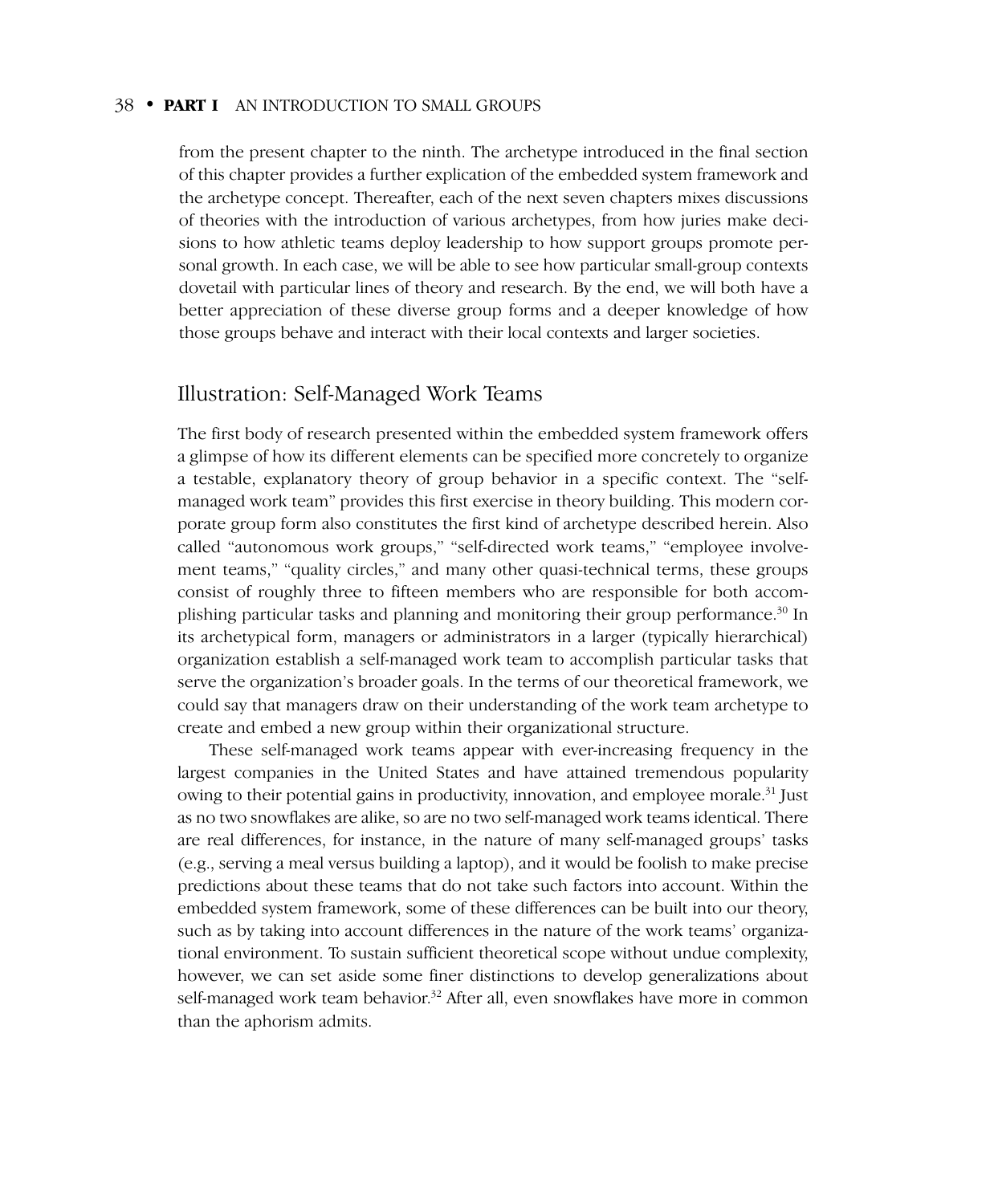| Table 2.1      | The Distribution of Group Archetypes and Their Distinctive Contextual Features<br>in Relation to the Theoretical Foci of Small-Group Theories in Each Chapter |                                                                             |                                                                           |
|----------------|---------------------------------------------------------------------------------------------------------------------------------------------------------------|-----------------------------------------------------------------------------|---------------------------------------------------------------------------|
| <b>Chapter</b> | <b>Group archetypes</b>                                                                                                                                       | <b>Distinctive contextual</b><br>features of the<br>archetype(s)            | <b>Theoretical foci</b>                                                   |
| 2              | self-managing work<br>team                                                                                                                                    | quasi-independent group<br>in complex organization<br>seeking efficiency    | group competence<br>and task effectiveness                                |
| 3              | deliberative jury                                                                                                                                             | zero-history groups<br>seeking unanimity on<br>specific legal questions     | social influence and<br>decision making                                   |
| 4              | groupthink (in<br>committee), consensual<br>democracy, and<br>parliamentary council                                                                           | committees/councils with<br>ongoing decision-making<br>responsibility       | effective discussion<br>procedures                                        |
| 5              | task force, heist team,<br>and X-team                                                                                                                         | ad hoc groups subject to<br>external forces demanding<br>innovation         | diversity, creativity,<br>and information<br>flows                        |
| 6              | athletic team                                                                                                                                                 | teams with<br>well-established role<br>conventions pursuing<br>narrow goals | teamwork,<br>leadership, roles, and<br>status                             |
| $\overline{7}$ | harmonious/acrimonious<br>family, (music) band,<br>social and criminal<br>gang                                                                                | intimate and relationally<br>charged entities with<br>pressure toward unity | relational<br>communication,<br>cohesion, and<br>interpersonal conflict   |
| 8              | consciousness-raising<br>and activist groups                                                                                                                  | countercultural sites of<br>identity invention and/or<br>affirmation        | norms, socialization,<br>symbolic<br>convergence, and<br>social identity  |
| 9              | support, play,<br>therapeutic, and<br>collaborative learning<br>groups                                                                                        | safe, exploratory spaces<br>promoting personal<br>growth                    | unconscious<br>behavior, individual<br>learning, and group<br>development |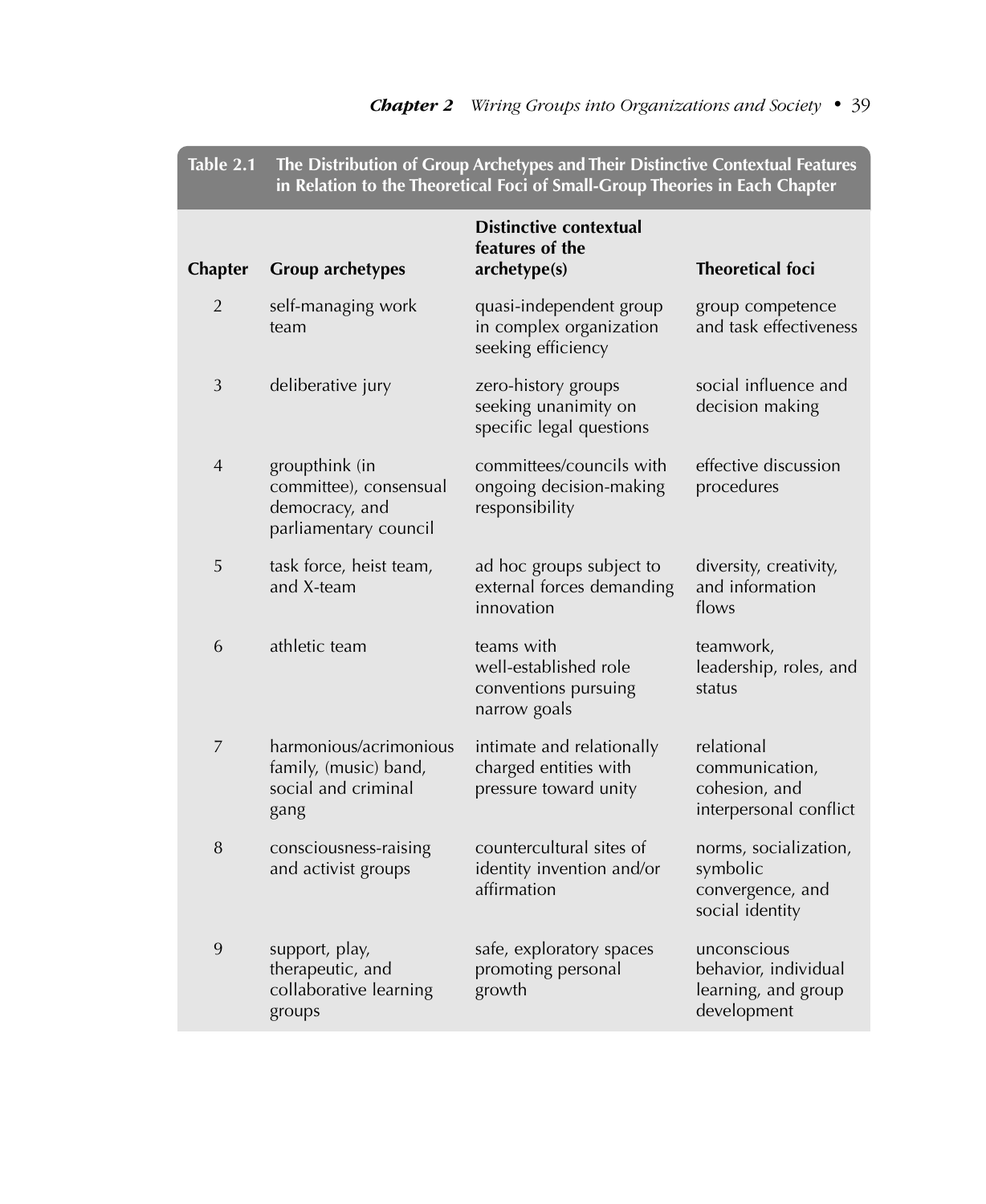#### *Health Care Team Success (and Failure)*

When one thinks of the range of tasks that self-managed work teams undertake, medical care may not come to mind. In the United States, the corporate model of service delivery has spread rapidly to encompass not only commercial health care providers but also public hospitals, which routinely fashion themselves on corporate principles.33 In the modern practice of medicine, health maintenance organizations and other providers have come to recognize the power of bringing together doctors, nurses, and other specialists to form interdisciplinary teams that simultaneously treat every facet of an illness. Numerous societal-level influences have led to the team emphasis, ranging from consumer advocates who press for more comprehensive and effective medical care to new legal regulations designed to promote efficient, systematic care delivery.34

To study self-managed work teams in the health care industry, a team of communication scholars headed up by Randy Hirokawa recently surveyed a diverse array of providers and obtained 137 accounts of teams that succeeded or failed to work effectively. Whether these work teams were making a medical assessment, conducting an organ transplant, or providing geriatric care, common themes emerged in their surveys. Hirokawa and his colleagues used these reports to build a *grounded* theory, a tentative theory built from a set of exploratory observations (as opposed to a theory deduced from past research and validated using original data).<sup>35</sup>

Hirokawa and his colleagues found that a range of factors appeared frequently in the success stories, with effective group structure being the most frequent theme. For instance, one survey respondent wrote that team success "was based on the fact that each one of us had a very specific job with clearly specified responsibilities and assignments." With clear group roles delineated, "We could move in, set up, and be performing surgery within a day."

The survey respondents most often traced team failure back to the attributes of the team members. The main reason given for failure was "member incompetence." Regardless of the particular medical team, the interviews suggested that team effectiveness depended on member expertise being at least as advanced as the complexity of the medical challenges teams faced.

Both success and failure depended, in part, on the quality of the team's interaction process. Those teams that exchanged information easily, conducted honest and thoughtful discussions, and put considerable effort into their group tasks typically reported successful outcomes. By contrast, medical providers who reported team failure often saw its roots in poorly distributed information, hasty and haphazard meetings, and a general lack of group effort. The two other common predictors of success or failure included the quality of personal relationships and group cohesion among the team members and the extent to which administrators gave the group useful feedback and necessary resources.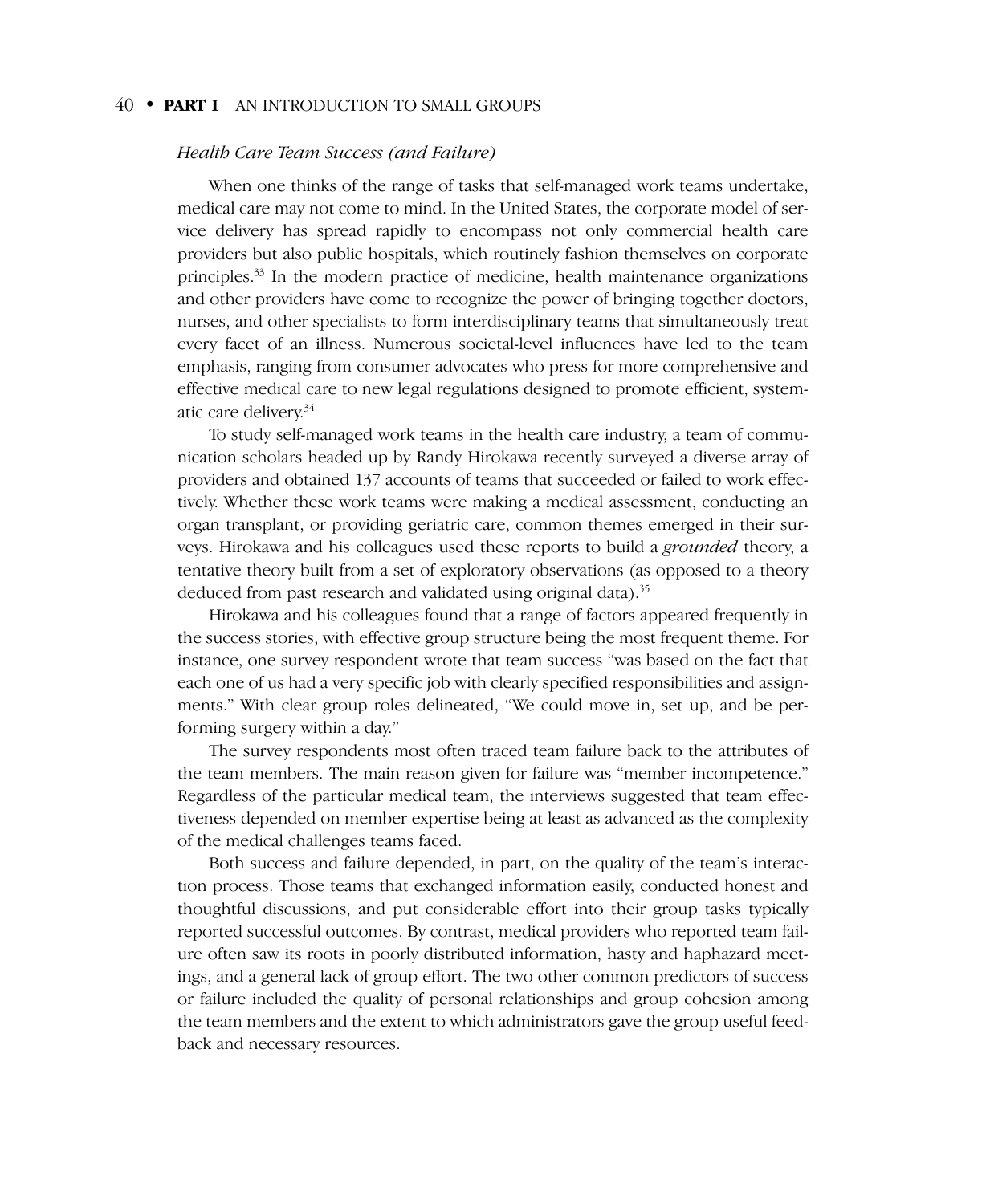

**Army orthopedic surgeons and a nurse work together to repair a patient's congenital**

Credit: Air Force photo by Tech. Sgt. Sonny Cohrs.

Figure 2.3 summarizes these findings and shows how readily the embedded system framework can organize this study's findings into a more coherent model of effective health care teamwork. In this figure, the most critical variables and relationships appear in bold. In addition, the figure enumerates the paths between each factor, and we shall consider each briefly, starting with number "1."

The first path shows that a key predictor of effective group process is a combination of group structure (clarity of member roles and responsibilities) and member characteristics (medical knowledge and skills, plus motivation). The group's timely and careful processing of information and ideas, along with effortful coordination of members' physical tasks, feeds back into member characteristics by building up the team's knowledge and skill base (path 2). More importantly, effective group process ultimately yields effective medical care, along with a heightened sense of group cohesion (path 3). As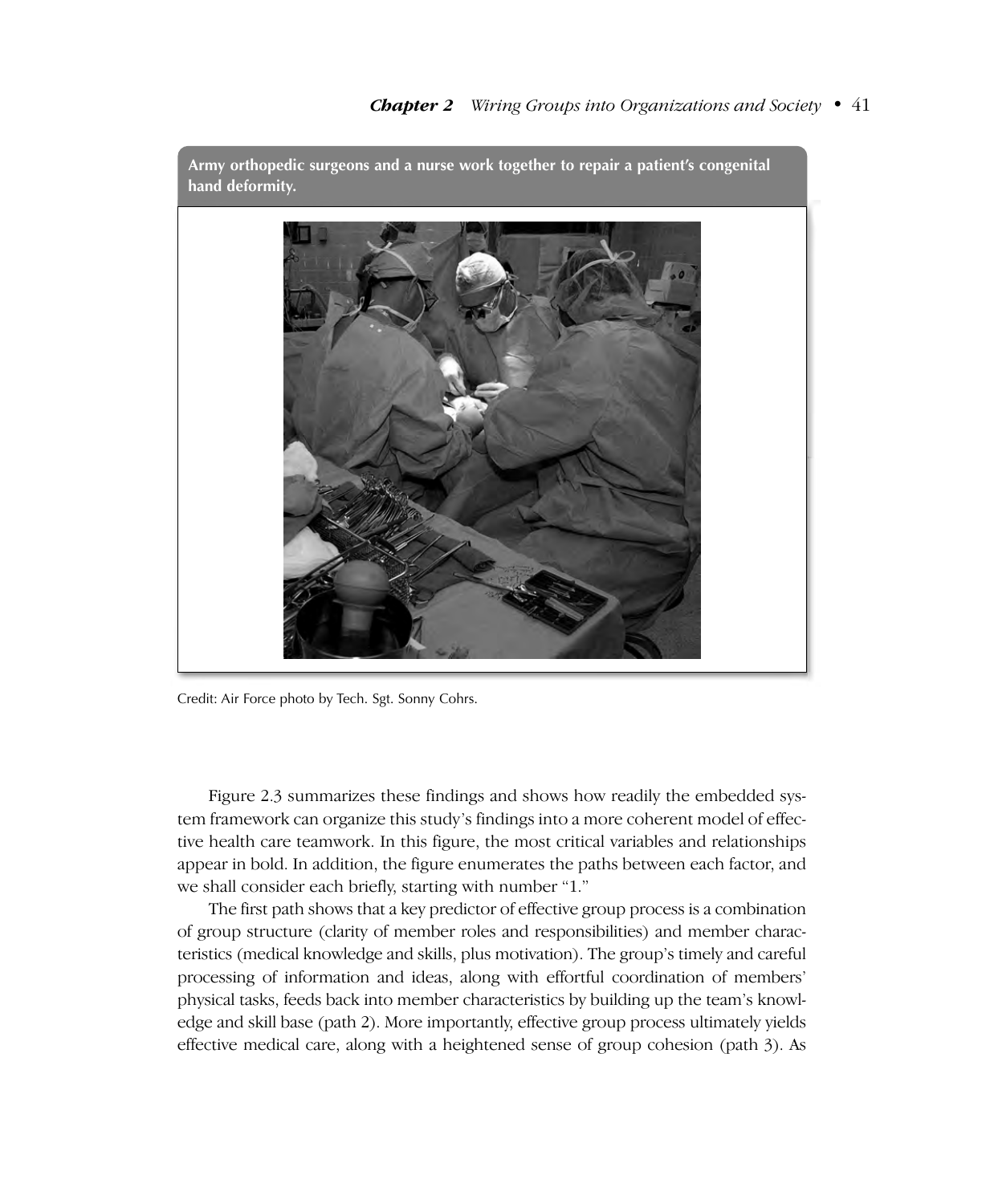



members' develop a mutual respect, that feeds back along path 4 to reinforce their motivation to work with the team.

The foregoing relationships represent the strongest relationships Hirokawa and his colleagues discovered, but others are apparent in their research. Path 5 suggests that effective performance can increase the likelihood of administrative support, which, in turn, provides necessary training and other forms of support (path 6). Though not the focus of their study, Hirokawa and his colleagues noted at the outset that administrators' interest in building teams came in response to larger social forces, such as consumer advocacy groups (path 7). It is also likely that these external forces could motivate (or de-motivate) the individual team members themselves (path 8), depending on whether they felt moved in response to external pressure or resentful of outside intrusion into their organization's internal process. Finally, one can hope that, over time, the relative success or failure of these medical teams would feed back into the larger social system, possibly resulting in legal refinements (e.g., amending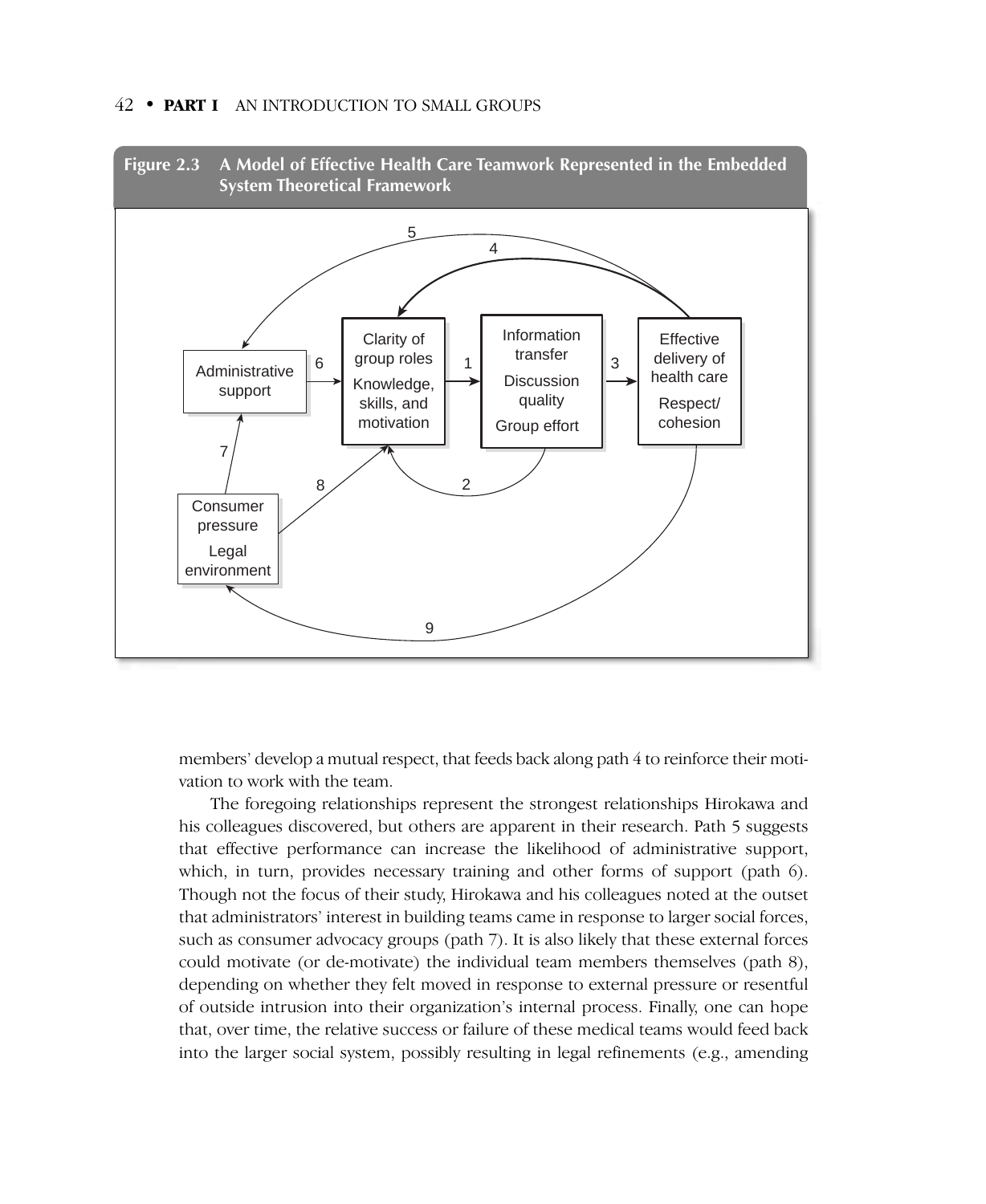malpractice statutes or Medicare coverage) to ensure that medical providers can work most effectively together.

Research from widely divergent organizational settings parallels the results shown in Figure 2.3. One such study examined five different organizations in the Western United States, ranging from banks to public utilities. This investigation collected confidential surveys from fifty-nine employees situated in ten different task groups, which included all but *one* of the persons initially contacted by the researchers.<sup>36</sup> Researchers distinguished among three types of outcomes: accomplishing the task on time and to specification, achieving the highest quality in the team's work, and producing a decision acceptable to all relevant stakeholders outside the group. The quality of the outcome flowed directly from the rigor of the group's process, leadership (role specialization), and member skill. The task accomplishment and acceptability assessments, however, could be traced back to organizational factors, such as the project managers' commitment to and support of the group and its work on the task.

#### *How Organizations Train Work Teams*

There exists an even larger body of research consistent with the basic relationships presented in Figure  $2.3^{37}$  Many of these concepts resurface in much greater detail later in this volume, such as the dynamics and impacts of group discussion (Chapter 3), structure (Chapter 4), and cohesion (Chapter 7). Given the present chapter's emphasis on how larger social units connect with the small group, the remainder of this chapter explores two ways in which self-managed work teams are embedded in their organizational contexts.

Recall that one predictor of a self-managed work team's success was the degree to which the larger organization gives the team the resources it needs to succeed. Since a self-managed work team's success often depends on the capabilities and cohesion of its membership, team training constitutes an important way an organization can offer support. After all, employee burnout flows not from being overworked so much as from failing to receive the training necessary to work effectively on a team with clear roles and responsibilities.<sup>38</sup>

Industrial/organizational psychologist Dana Sims and her colleagues inventoried the range of training methods and found sixteen different approaches in use. Team building and cross training represent two of the more effective training methods used in organizations. Sims explains that the team-building approach to group training "focuses on the processes of teamwork to assist individuals and groups in examining their own behavior and inter-relationships."39 In the popular imagination, the "ropes course" epitomizes the spirit of team building. In such a training exercise, team members work through acrobatic challenges, like an aerial obstacle course, to learn better how to communicate and coordinate their actions, ideally developing a sense of accomplishment and trust in the end. Fostering stronger team bonds may seem like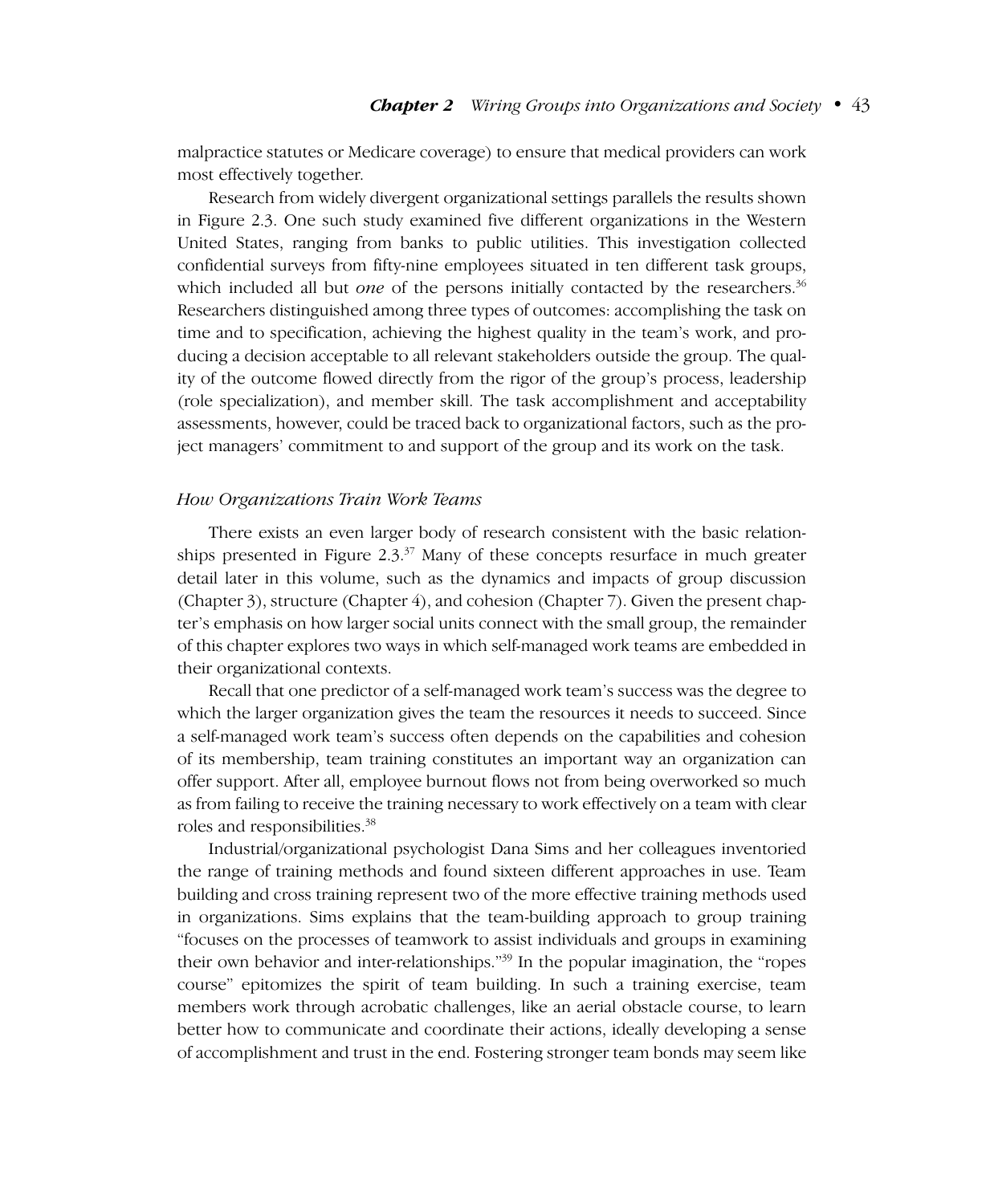an indulgence, like taking a Friday afternoon off for a company barbeque, but without strong member ties, external pressures can cause teams to disintegrate, which can prove catastrophic for firefighters or other teams that work in extreme circumstances.40

Research on team building shows that these exercises do, indeed, change individual member attitudes, social skills, and problem-solving abilities, $^{41}$  but the more important question is their impact on overall group productivity. A meta-analysis of eleven different studies of team building—in contexts from mining and manufacturing to research and development—found that team building did have a clear and strong effect on both subjective member assessments of performance and objective measures thereof. $42$ 

At this point, it is helpful to introduce an additional methodological convention in social science—that of the *effect size.* Individual studies and meta-analyses typically report not simply *whether* one independent variable could predict a dependent variable but also *to what degree.* Effect sizes estimate the strength of association between two variables, such that we can get past vague generalities and begin to compare relative impacts. Statistician Jacob Cohen did the world a favor when he developed conventions that allow us to distinguish systematically small, medium, and large effect sizes across a wide range of different statistics, and we will use his conventions herein.<sup>43</sup> In Cohen's terms, it turns out that most small-group effects turn out to be of medium size.<sup>44</sup> Roughly speaking, this means that the presence or absence of a dichotomous independent variable (e.g., male vs. female group leader) might increase or decrease the dependent variable's value by 10% (e.g., raising or lowering discussion



Credit: Public domain.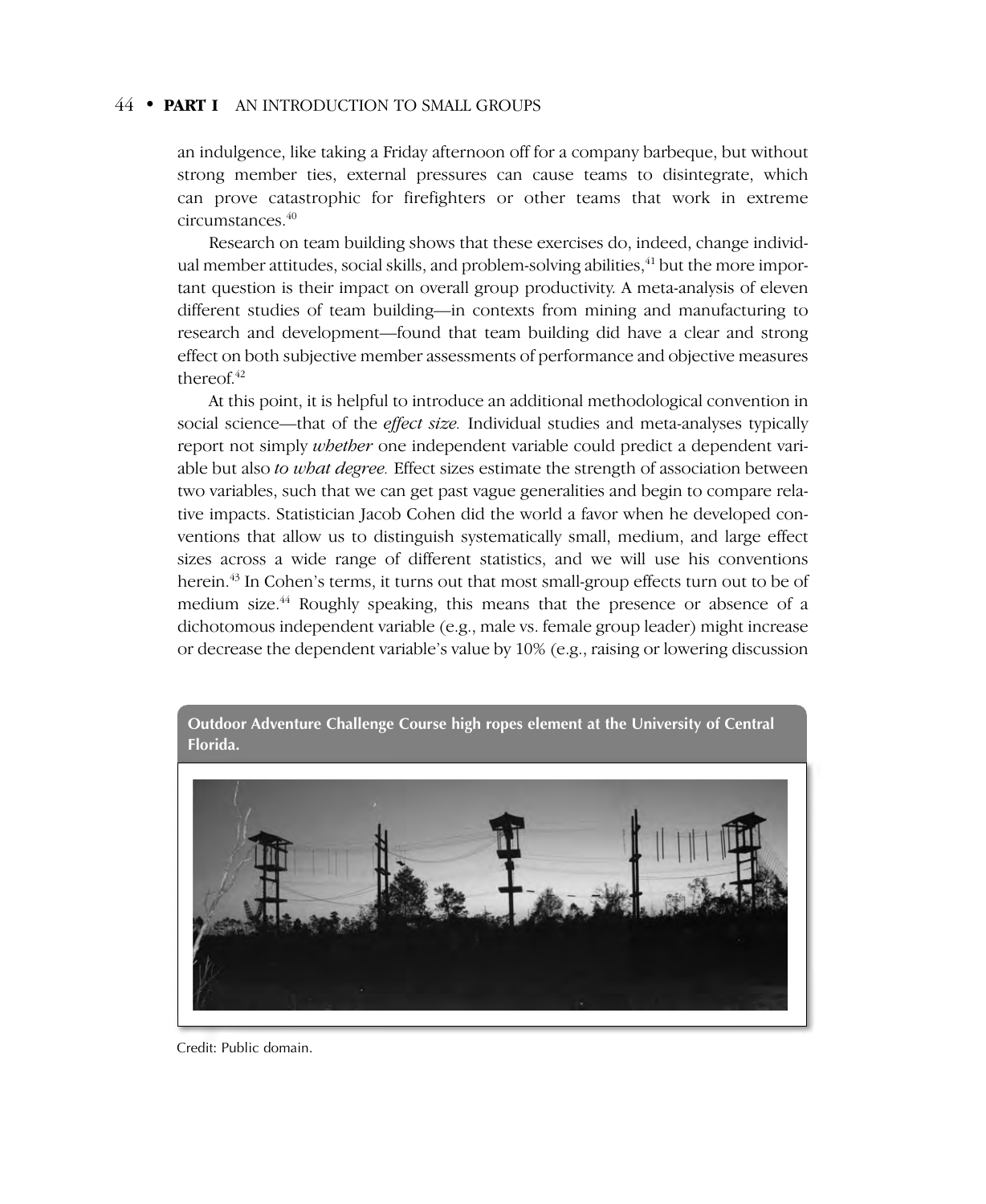time by so many minutes). At times, it will be necessary to use such conventions, but whenever possible, we can find straightforward ways of translating statistical indicators into plain English.

In the case of the present meta-analysis, we can say that the typical team-building training regimen made the average trained group outperform three-quarters of the untrained groups.<sup>45</sup> Though the average effects of training were significant across the board, results did vary depending on a few key moderating variables, with the best combination of circumstances raising the average group to the ninetieth percentile or higher compared to untrained comparison groups. The strongest effects came from targeted interventions designed to address group-level problems in a smaller, participatory organization. Additional benefits accrued if a consultant provided the impetus for the training, with the support of the work team's immediate supervisor.

The preceding meta-analysis also found that team building's effectiveness increased when combined with other interventions, and a second, complementary educational strategy identified by Sims and her colleagues was *cross training.* Sims explains that this entails "training each individual member on the tasks of all other team members."46 When given this form of training, work teams experienced 12–40% increases in their productivity owing to members' better ability to work as a cooperative, coordinated team.

To see more clearly the power of these interventions, consider the series of experiments conducted by a team of scholars from psychology, business, and industrial administration. In a controlled laboratory setting, the researchers gave three-person groups different types of training to teach them how to work as a team to build an AM radio from component parts. All the different groups could produce something that looked like a radio in roughly the same amount of time, but only one kind of team did so with a low error rate. One set of groups arrived at the radio-assembly session having been trained only as individuals. A second set received training as individuals but then took part in a team-building exercise before moving to the team-assembly stage. A third set received their training in a group, only to be reassigned to a new team when the day came to assemble the radio. The fourth set of groups, who went through both their training and the assembly task as a stable group, produced AM radios with *half* as many errors as the other work teams.

Led by psychologist Richard Moreland and organizational behaviorist Linda Argote, the investigators in this study produced evidence consistent with their *transactive memory system* explanation:

Training coworkers together not only provides each person with the information needed to perform tasks well, but it also helps him or her to discover what everyone else in the group knows about those tasks. . . . When group members know more about each other, they can plan their work more sensibly, assigning tasks to the people who will perform them best. $47$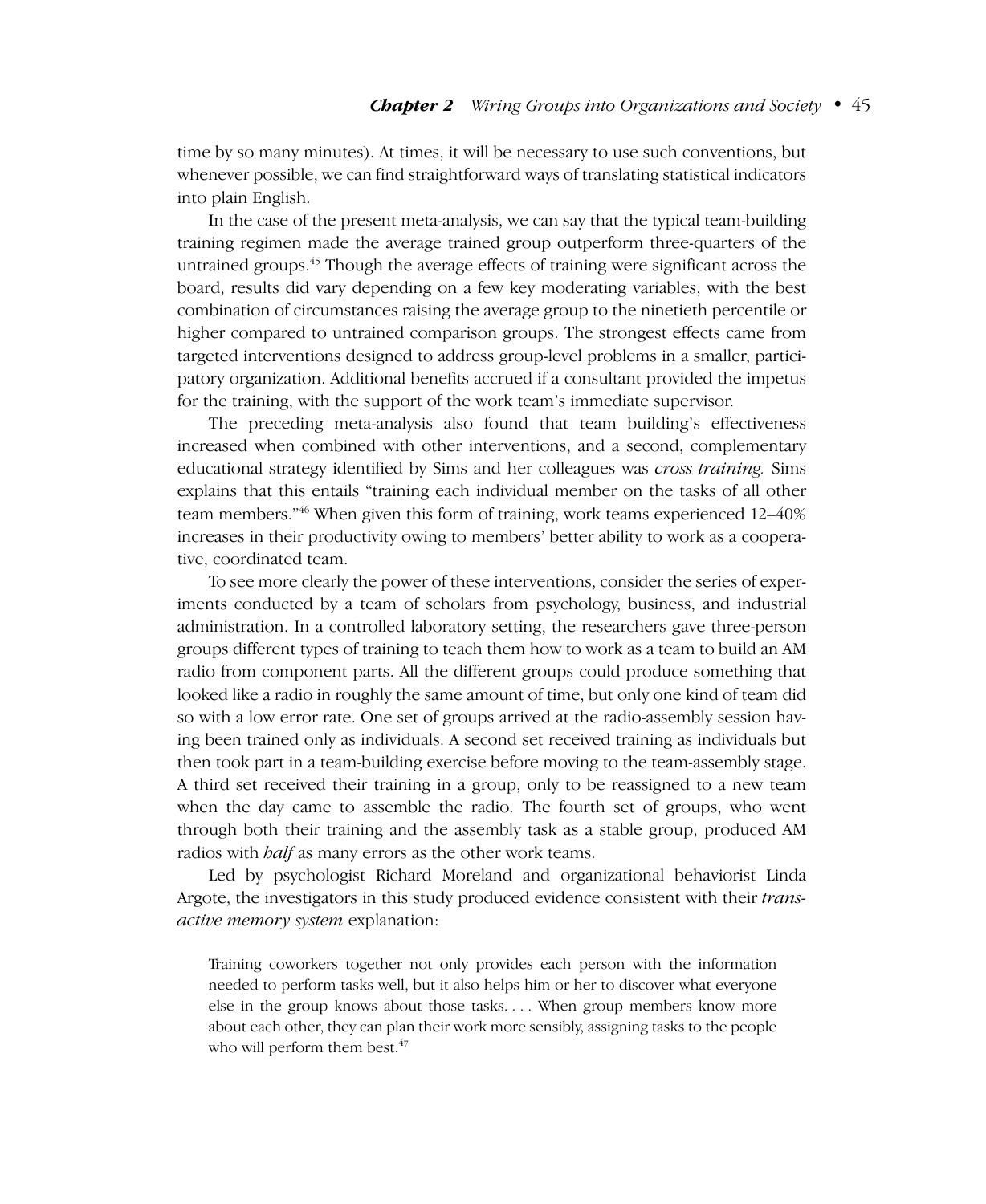Having been trained together, members of a group not only have access to their own memories but also benefit from other group members' stored memories. Thus, we may not know which cable to attach to the blue transistor, but we *do* recall which team member demonstrated that knowledge during our training session. We can exchange individual memories to produce a more accurate and complete shared memory of how to do our task.

Once again, the most effective course of action for supervisors building work teams appears to be designing multidimensional, realistic training exercises that keep intact the same groups that will have to manage themselves in the real workplace. In this way, groups not only develop trust and cohesion but also an accurate understanding of one another's competencies. Placed back into the embedded system framework, we can expect self-managing work teams to demonstrate significant increases in the quality of their work when the organization that creates them takes responsibility for developing not only team members' task competencies but also their ability to effectively coordinate roles, responsibilities, and information. In Figure 2.3, this amounts to a significant elaboration on the claim that administrative support improves the clarity of group roles, member skills, knowledge, and transactive memory.

#### *How Teams Reshape Organizations*

Whereas the organization can influence the success of work teams, the same embedded groups can have a reciprocal influence on their host's overall performance. Returning to the original context of health care, nursing teams play a critical role as a hospital's front-line employees. They see the operational details of the organization in a way that doctors and managers do not, and if the organization hopes to improve, much of its insight into the scope and nature of its deficiencies must come from the observations and feedback these nurses provide.

According to management scholar Zhike Lei, the unfortunate reality is that many hospitals fail to encourage long-term problem solving among their self-managing work teams. Too often, the scope of a team's responsibilities remains localized such that their members solve the problems at hand and do not have the time or incentive to step back and think about how to prevent or mitigate these problems by changing larger organizational rules and resource allocations. The catch is that work teams like these nursing squads are only likely to begin engaging in long-term problem solving when the larger organization takes the initiative to redefine their jobs such that this becomes a normal part of their regular, paid working lives, rather than simply one more burden on their already overloaded workday.<sup>48</sup>

Small teams also serve a critical role in any organization as a site where workers develop their perceptions about the larger organization. For instance, if one asks an employee at a large corporation whether his company promotes basic principles of fairness within its workplace, he probably will answer with reference to his own experience in his *part* of the organization, which for many employees will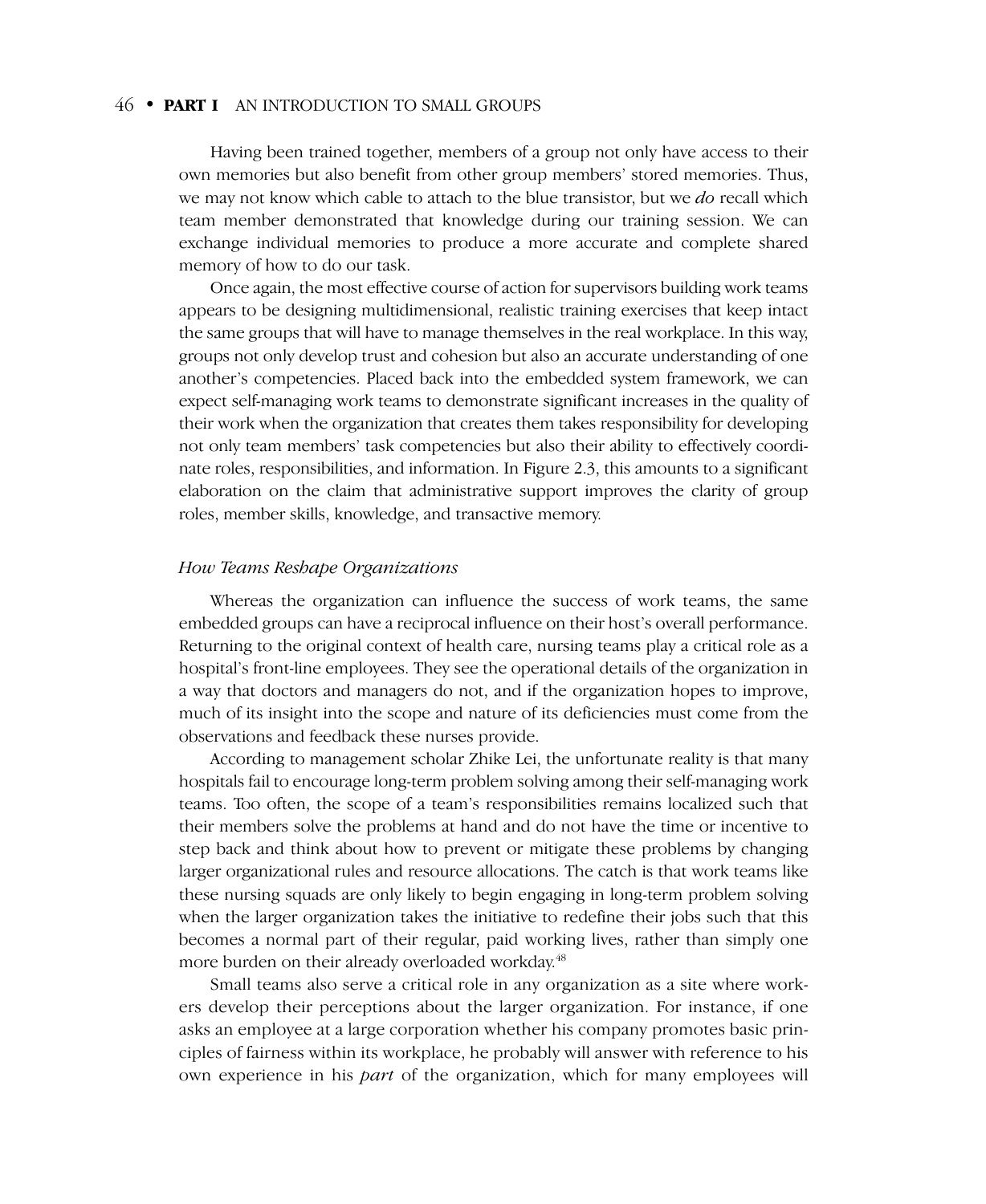mean their immediate work team. Moreover, the employee's perception of teamlevel fairness probably depends on not only his own assessment but also his perceptions of how other team members would answer the question. That is, he may consider his workplace unfair simply because he knows and respects a teammate who feels that way.

A survey of employees at Taiwanese manufacturing and service companies found precisely this result.<sup>49</sup> Translated into the terminology used in business and management, work team members reported on their perceptions of the "procedural justice climate" within their groups. Each employee's justice ratings, *along with those of his or her closest workmates,* predicted employees' commitment to the larger organization and their "organizational citizenship behavior"—employee actions taken for the good of the organization without any expectation of reward.

The effect was even stronger, though, when employees and their fellow team members believed that their supervisors should give them latitude and treat them as equals. In other words, those employees who expected a more democratic work environment were most strongly influenced by the procedural justice perceptions of their work team. Thus, an organization made up of self-managing work teams can expect that it is in these teams that employees will develop their judgments about the larger organizations' fairness, which, in turn, will either spark or dampen their commitment and service to the organization.

Viewed within the embedded system framework, this conclusion makes perfect sense. Organizations, the teams within them, and the individuals who make up those teams interconnect so powerfully that the effective development of a self-managing work team requires that everyone from front-line employees to top management work together. Finally, moving up to the level of the social systems in which these organizations operate, it is important to remember that the cultural context itself shapes the prospects of self-management. To take the example of the Taiwanese companies, cultures promoting a more egalitarian outlook toward work life will raise the stakes even higher for companies developing self-managing teams, for these new teams will quickly judge the fairness of their company based on their local experience as teammates. In a more hierarchical cultural setting, commitment to the organization will not rise and fall so quickly based on the fortunes of their individual teams. Thus, in the end, to understand what makes for a successful group requires simultaneously understanding the behavior of the organization and the larger norms and practices of the culture, or cultures, in which it exists.

#### **Discussion Questions**

1. There are specific archetypical groups in any given society. Where do you see archetypical groups functioning in your own social world? What other archetypes might you identify at work, on campus, or in the larger community?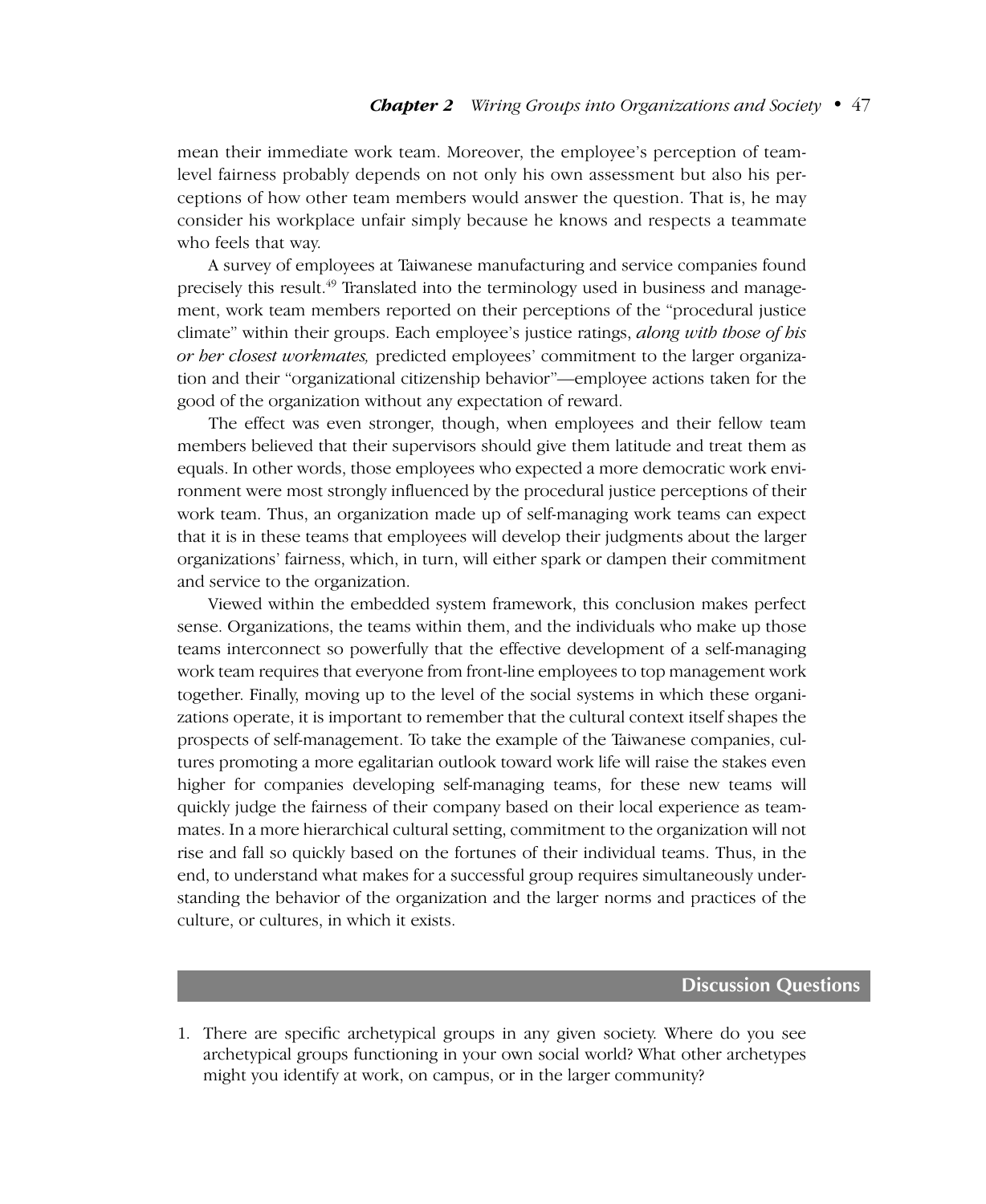2. Using the embedded system theoretical framework as a template, try drawing the connections to and from any single group "outcome," such as the quality of a group's decision or the level of member satisfaction the group produces. Trace possible connections among social structures to the local context to group inputs and process variables.

#### **Notes**

- 1. Some would say we could do without the Yankees, but that is beside the point. In any case, even a cultural anthropologist who *hates* the Yankees would have to admit that they provide a harmless ritual means of displacing our internal and collective frustrations.
- 2. Caporael et al. (2005), pp. 374–75. For a very readable introduction to evolution, particularly as it applies to social life, see Wilson (2007). Hermann (1998) provides a more academic application of sociobiology to political life, including such small-group processes as "study circles."
- 3. Caporael et al. (2005), pp. 375, 377. One approach to looking into early human history is to study contemporary nomadic or hunter-gatherer communities; Dunbar (1993), for instance, found these populations to gather in groups of thirty to fifty, which could qualify as a kind of small group, as defined in Chapter 1.
- 4. These and the quotes that follow are from Caporael et al. (2005), pp. 382, 384, 386–87.
- 5. See Richerson and Boyd (2005). Their argument stresses the advantage of these instincts for *the group,* more than particular individuals. Thinking about the genetic survival of a group, as opposed to individuals, may sound unusual, but debates about levels of analysis are common in evolutionary theory (see Caporael et al., 2005).
- 6. Small-group scholars, and social scientists generally, use *theoretical framework* loosely. Unlike *hypothesis* or *methodology*, researchers use the term only occasionally and to convey varying meanings. Contractor and Seibold (1993), for instance, use *framework* to refer to theories that yield concrete hypotheses but have connections back to more abstract metatheory or even *grand theory*, such as Giddens' (1984) structuration theory.
- 7. See, for example, Pavitt (1999). For an earlier version, see McGrath (1964).
- 8. In the mid-twentieth century, one of the earliest pioneers in systems theory, Ludwig von Bertalanffy (1976), advanced a systems perspective that could apply across a range of disciplines. Mabry (1999) provides an overview of the systems perspective applied to small groups. He refers to this approach as the "systems metaphor" to emphasize that small groups have system-like qualities but are not literally systems in a strict and exclusive sense. It is in that sense that I incorporate the systems perspective herein. For a treatment of the systems perspective on groups from a more social psychological perspective, see Agazarian and Gantt (2005).
- 9. Arrow, McGrath, and Berdahl (2000), esp. 39, 207–8, 250–51, ultimately draw out this theory far beyond the elements included here. Among the most radical implications is the push to use computational models, simulations, and nonlinear analyses more regularly in small-group research. For more on these methods, see Wheelan and Williams (2005), Guastello (2005), and Arrow (2005).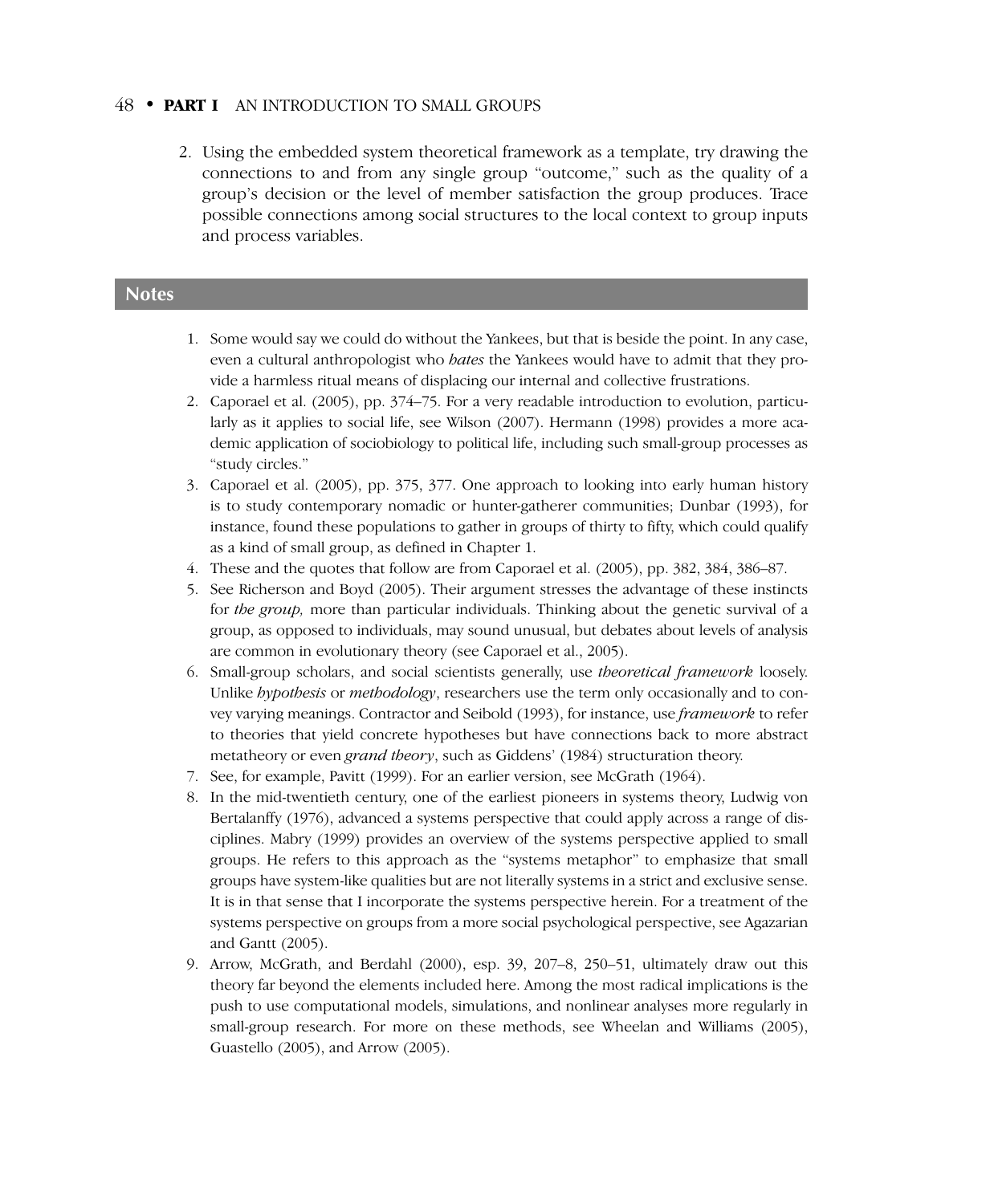- 10. Jamie Moshin points out that "this mirrors the co-orientational approach to argumentation, which discusses how a claim can be accepted by the audience, thus dropping below the level of dispute and becoming evidence itself." Thus, "arguments vary depending on how they are accepted by their audience" (personal communication, March 12, 2008). On the co-orientational approach, see Inch, Warnick and Endres (2005).
- 11. The original formulation of this perspective appeared in Putnam and Stohl (1990) but has been elaborated since then, such as in Putnam and Stohl (1996) and Stohl and Putnam  $(2003)$ .
- 12. Stohl and Walker (2002), pp. 241, 243.
- 13. Giddens (1984) provides a comprehensive account of structuration, which he admits is an "unlovely term at best" (p. xvi). For a thorough and somewhat sympathetic description and critique of his theory, see Cohen (1989) and Craib (1992). It is important to stress that structuration is not a *theory* in the sense described in Chapter 1 of this volume. It clearly exists at a higher level of abstraction, as a framework. One indirect form of evidence supporting this view is that frustration about the ultimate utility of structuration comes from its extreme level of abstraction (a necessary feature of a framework)—not problems with its logic or clarity (solidified with Giddens' 1984 book), validity (it is largely axiomatic), scope (universal), or parsimony (remarkable, given its scope and depth). Even concerns about its falsifiability really stem from the fact that it doesn't make more *specific* predictions; its empirical claims (e.g., that the details of human history do not follow a logical evolutionary path; Giddens, 1984, pp. 236–43) simply have widely accepted validity (i.e., are axiomatic at this point).
- 14. Giddens (1984), p. xxi. Giddens' theory is certainly a theory of social *systems,* but he does not present it in the terminology of systems theory. For an account of small groups that interlaces structurational and systems theories, see Salazar (2002), esp. pp. 188–92.
- 15. Giddens (1984), pp. 28, 79.
- 16. Giddens (1984), p. 24, acknowledges that societies "are not necessarily unified collectives," but let's leave that detail aside for the moment. The point is that there exist relatively stable social systems that span across time and space, even if they do not conform to simple political-geographic borders.
- 17. See Vahid (2003). The link here to engineering and software is to imbue the term with a stronger metaphoric power, which is helpful to make this level of theoretical abstraction more comprehensible.
- 18. This framework has its most immediate roots in structuration theory (Giddens, 1984), rather than systems theory. Both approaches use the notion of "embeddedness" and emphasize the systemic qualities of social units, from small groups to large-scale societies, but the structurational approach eschews concepts and language that ascribe intentionality or requirements to social entities (Giddens, 1984, p. xxxi). See, for example, Fuchs' (2003) structurational critique of contemporary notions of "self-organizing" systems. To be clear, though, small-group theorists created models including the basic elements of the embedded system framework *decades ago*; see, for example, McGrath and Altman (1966), p. 38, or Hare (1976), pp. 8–9.
- 19. Thus, Sutton and Staw (2003) admonish that "diagrams are not theory" and that "the least theoretical representations are ones that simply list categories of variables" (p. 25). The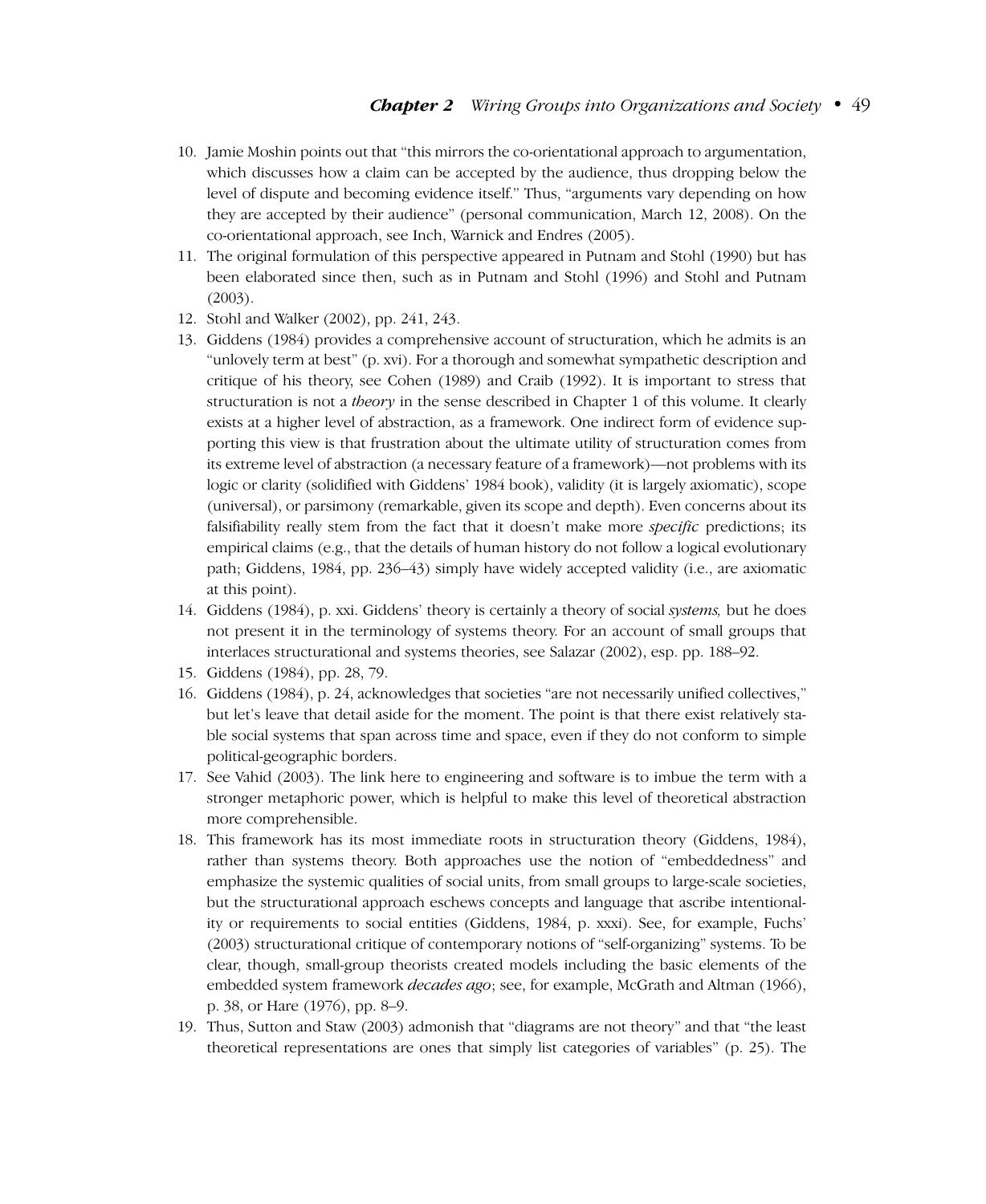embedded system approach is a *theoretical framework,* not a precise theory, and hopefully it avoids the higher-level abstraction of, say, structuration theory, thereby making it more useful for researchers as an aid to building their own concrete causal models.

- 20. This understanding parallels that of structuration theory; for a clear overview of these concepts, see Craib (1992), pp. 50–58.
- 21. Rheingold (2003).
- 22. Gaertner, Rust, Dovidio, Bachman, and Anastasio (1996).
- 23. Erel and Burman (1995).
- 24. Hecht, Jackson, and Ribeau (2003).
- 25. In this sense (and many others), the social archetypes described herein differ from the personality archetypes described by Jung (1981/1934). It is striking that the idea of *group* archetypes has not been developed very well in the social sciences. In the organizational literature, the notion of archetypes has had some attention (e.g., Mitroff, 1983), and Chapter 6 of this volume describes Moxnes' (1998, 1999a, 1999b) work on the archetypal *roles* people play in groups.
- 26. This volume does not attempt to develop a systematic inventory of the group archetypes in any one society, but this surely is an element of the theory subject to exploration, development, and testing. One approach could begin inductively, generating a large list of potential archetypes from popular and scholarly writings on groups, complemented by interviews and surveys. A follow-up survey could then assess the degree to which members of a given society could consistently recognize and recount in detail how different archetypical groups typically behave, based solely on the archetype's name (and, perhaps, a six- to tenword label). It could prove revealing, indeed, to see how the set of archetypes—and their expected behaviors—varied across different cultures. (Strong inconsistencies *within* a society would indicate that a shared archetype did not exist, or that one needs to look more closely at the subculturally distinct archetypes within that society.)
- 27. The inspiration for this argument is Bormann's (1996), pp. 101–4, notion of "special theories" emerging in a larger society as a result of patterns of regularized convergence across many groups.
- 28. This may hold as true for researchers as for group members, in that these group metaphors likely inform the theories we construct in a way that limits our vision beyond the periphery of that implicit metaphor (see Morgan, 1986, who makes this argument in relation to organizations).
- 29. It follows that theories built to account for behavior within the most potent archetypical group settings may be the most robust and useful theories, as their scope can safely extend into any social setting where groups invoke the theory's original archetypical setting.
- 30. Yeatts and Seward (2000), p. 359.
- 31. For a review of the popularity of these groups, see Moreland, Argote, and Krishnan (1998), pp. 37–38. For their history, particularly from the Total Quality Management perspective, see Sexton (1994). More generally, see Hirokawa (2003), p. 125.
- 32. For instance, there may be important differences between groups performing service versus assembly tasks (Spreitzer, Cohen, & Ledford, 1999).
- 33. Wolper (2004).